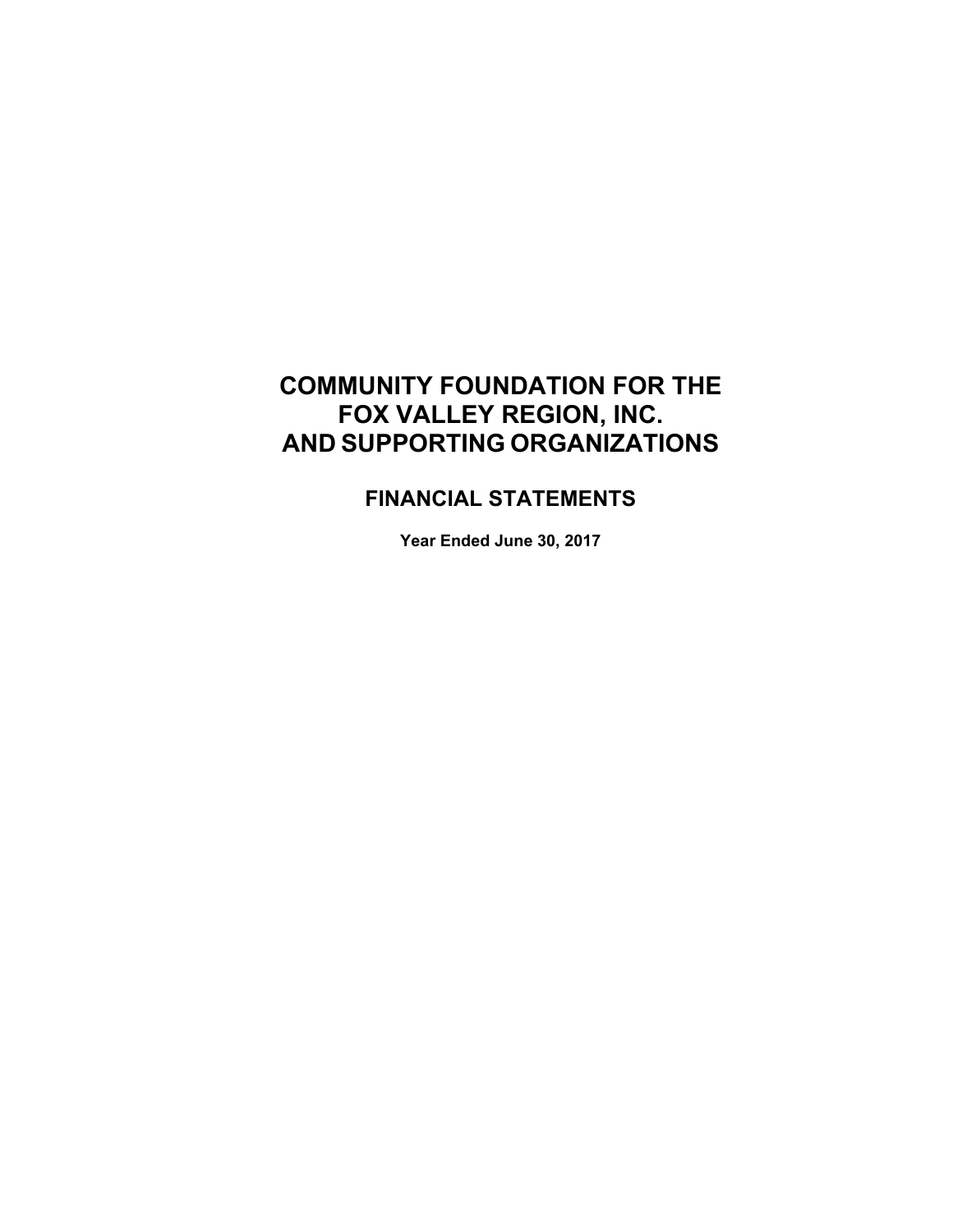# CONTENTS

|                                                     | Page    |
|-----------------------------------------------------|---------|
| INDEPENDENT AUDITORS' REPORT                        | $1 - 2$ |
| <b>FINANCIAL STATEMENTS</b>                         |         |
| <b>Consolidated Statement of Financial Position</b> | 3       |
| <b>Consolidated Statement of Activities</b>         | 4       |
| Consolidated Statement of Cash Flows                | $5 - 6$ |
| Notes to Financial Statements                       | 7 - 24  |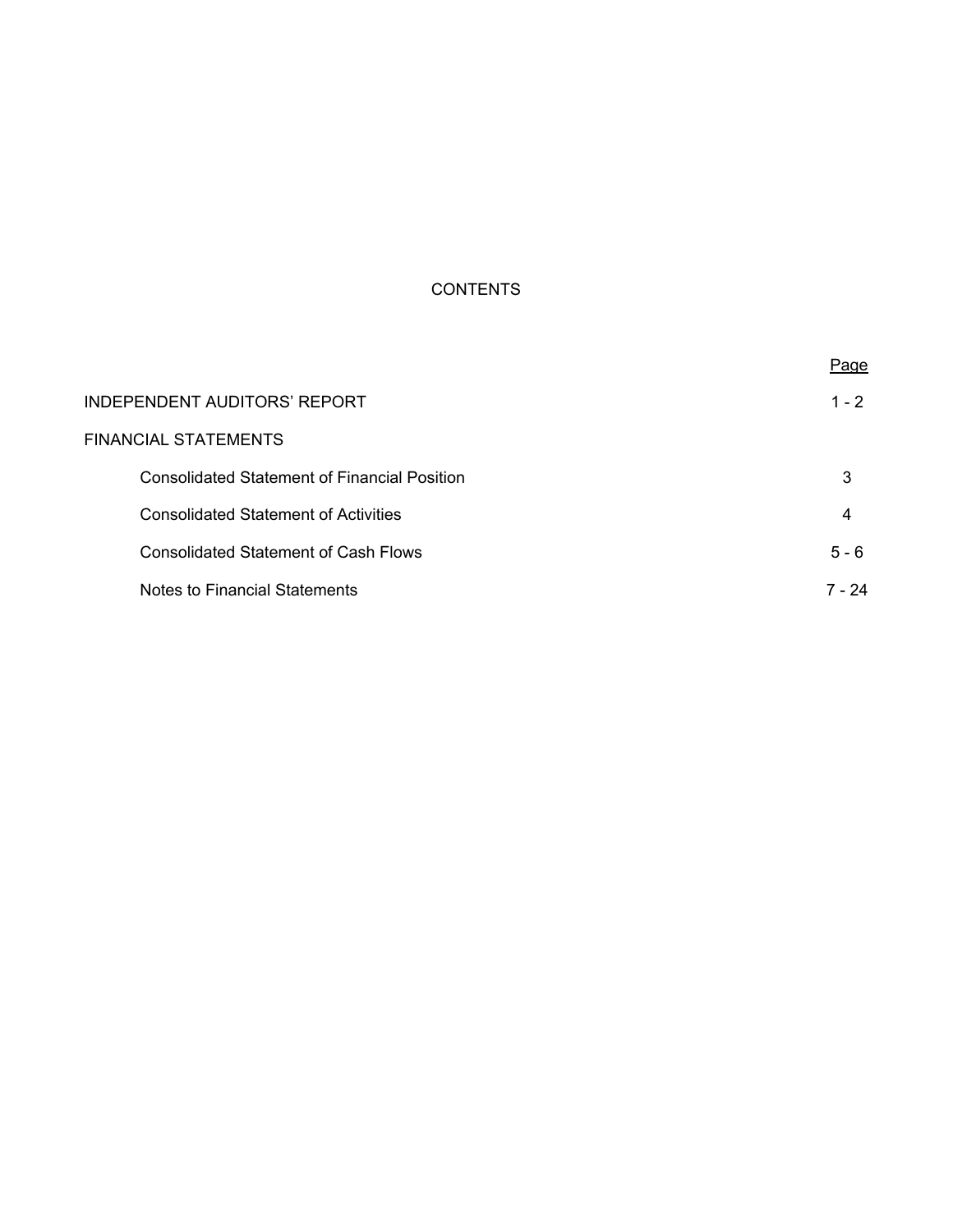

# INDEPENDENT AUDITORS' REPORT

Board of Directors Community Foundation for the Fox Valley Region, Inc. and Supporting Organizations Appleton, Wisconsin

We have audited the accompanying consolidated financial statements of Community Foundation for the Fox Valley Region, Inc. and Supporting Organizations, which comprise the consolidated statement of financial position as of June 30, 2017, and the related consolidated statements of activities and cash flows for the year then ended, and the related notes to the consolidated financial statements.

# **Management's Responsibility for the Financial Statements**

Management is responsible for the preparation and fair presentation of these consolidated financial statements in accordance with accounting principles generally accepted in the United States of America; this includes the design, implementation, and maintenance of internal control relevant to the preparation and fair presentation of the consolidated financial statements that are free from material misstatement, whether due to fraud or error.

# **Auditors' Responsibility**

Our responsibility is to express an opinion on these consolidated financial statements based on our audit. We conducted our audit in accordance with auditing standards generally accepted in the United States of America. Those standards require that we plan and perform the audit to obtain reasonable assurance about whether the consolidated financial statements are free from material misstatement.

An audit involves performing procedures to obtain audit evidence about the amounts and disclosures in the consolidated financial statements. The procedures selected depend on the auditors' judgment, including the assessment of the risks of material misstatement of the consolidated financial statements, whether due to fraud or error. In making those risk assessments, the auditors consider internal control relevant to the Organization's preparation and fair presentation of the consolidated financial statements in order to design audit procedures that are appropriate in the circumstances, but not for the purpose of expressing an opinion on the effectiveness of the Organization's internal control. Accordingly, we express no such opinion. An audit also includes evaluating the appropriateness of accounting policies used and the reasonableness of significant accounting estimates made by management, as well as evaluating the overall presentation of the consolidated financial statements.

We believe that the audit evidence we have obtained is sufficient and appropriate to provide a basis for our audit opinion.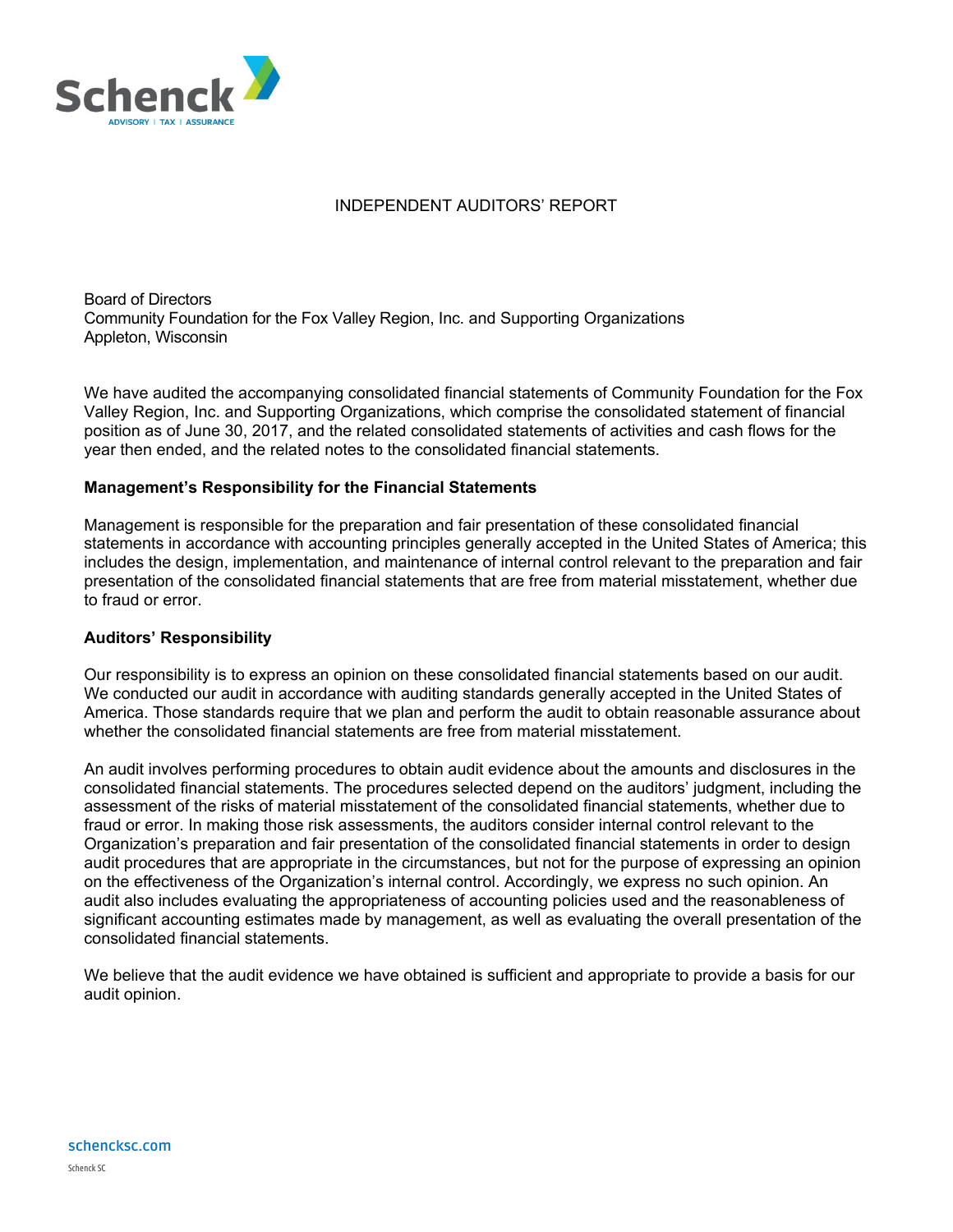# **Opinion**

In our opinion, the consolidated financial statements referred to above present fairly, in all material respects, the financial position of Community Foundation for the Fox Valley Region, Inc. and Supporting Organizations as of June 30, 2017 and the changes in their net assets and their cash flows for the year then ended, in accordance with accounting principles generally accepted in the United States of America.

# **Change in Accounting Principle**

As discussed in Note 1S to the consolidated financial statements, the Community Foundation for the Fox Valley Region, Inc. and Supporting Organizations adopted new accounting guidance for financial instrument disclosures during the year ended June 30, 2017. Our opinion is not modified with respect to this matter.

# **Report on Summarized Comparative Information**

We have previously audited the Community Foundation for the Fox Valley Region, Inc. and Supporting Organizations' 2016 consolidated financial statements, and our report dated September 13, 2016, expressed an unmodified opinion on those consolidated financial statements. In our opinion, the summarized comparative information presented herein as of and for the year ended June 30, 2016, is consistent, in all material respects, with the audited consolidated financial statements from which it has been derived.

Schenck SC

Certified Public Accountants

Appleton, Wisconsin September 15, 2017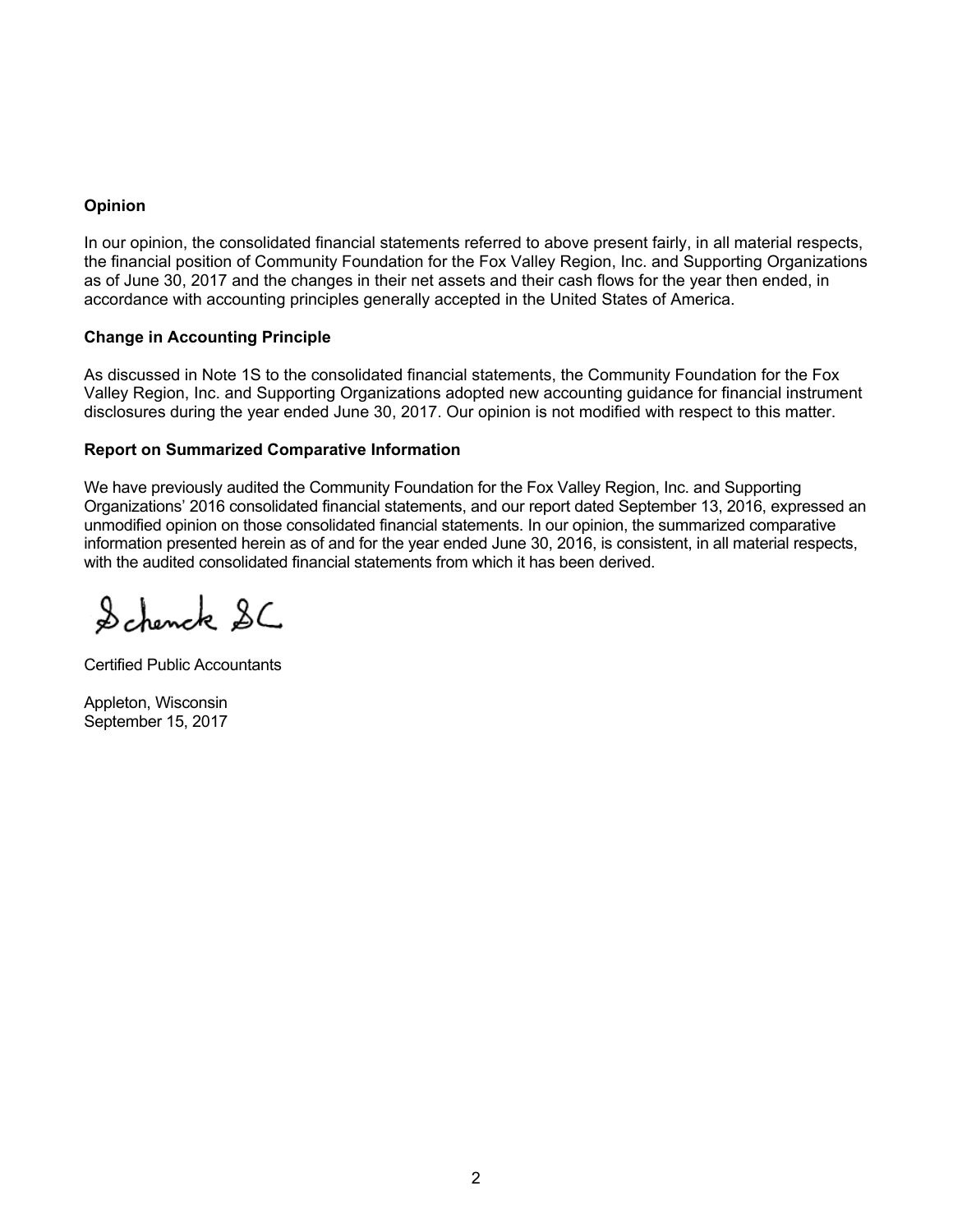# CONSOLIDATED STATEMENT OF FINANCIAL POSITION June 30, 2017 With Comparative Totals as of June 30, 2016

| <b>ASSETS</b>                                                                                                                                                                                                                                             | 2017                                                                                                     | 2016                                                                                                               |
|-----------------------------------------------------------------------------------------------------------------------------------------------------------------------------------------------------------------------------------------------------------|----------------------------------------------------------------------------------------------------------|--------------------------------------------------------------------------------------------------------------------|
| Cash and cash equivalents<br>Certificates of deposit<br>Contributions receivable<br>Collateral under securities lending program<br>Investments<br>Cash value of life insurance<br>Property and equipment, net<br>Capital lease receivable<br>Other assets | \$<br>3,118,263<br>761,561<br>10,595,363<br>23,583,652<br>282,233,184<br>954,054<br>4,492,830<br>157,402 | \$<br>1,677,265<br>936,409<br>3,624,955<br>39,057,293<br>246,400,006<br>899,002<br>4,424,800<br>312,243<br>151,493 |
| <b>Total assets</b>                                                                                                                                                                                                                                       | \$ 325,896,309                                                                                           | \$297,483,466                                                                                                      |
| <b>LIABILITIES AND NET ASSETS</b>                                                                                                                                                                                                                         |                                                                                                          |                                                                                                                    |
| Grants payable<br>Note payable<br>Capital lease obligation<br>Payable under securities lending program<br>Charitable gift annuity payable<br><b>Other liabilities</b><br>Funds held for others                                                            | \$<br>4,915,908<br>84,456<br>23,583,652<br>753,235<br>639,832<br>49,367,137                              | \$<br>1,706,237<br>22,726<br>112,203<br>39,064,722<br>862,367<br>696,990<br>42,730,334                             |
| <b>Total liabilities</b>                                                                                                                                                                                                                                  | 79,344,220                                                                                               | 85,195,579                                                                                                         |
| Net assets:<br>Unrestricted<br><b>Temporarily restricted</b>                                                                                                                                                                                              | 234,661,081<br>11,891,008                                                                                | 207,470,713<br>4,817,174                                                                                           |
| Total net assets                                                                                                                                                                                                                                          | 246,552,089                                                                                              | 212,287,887                                                                                                        |
| Total liabilities and net assets                                                                                                                                                                                                                          | \$ 325,896,309                                                                                           | \$297,483,466                                                                                                      |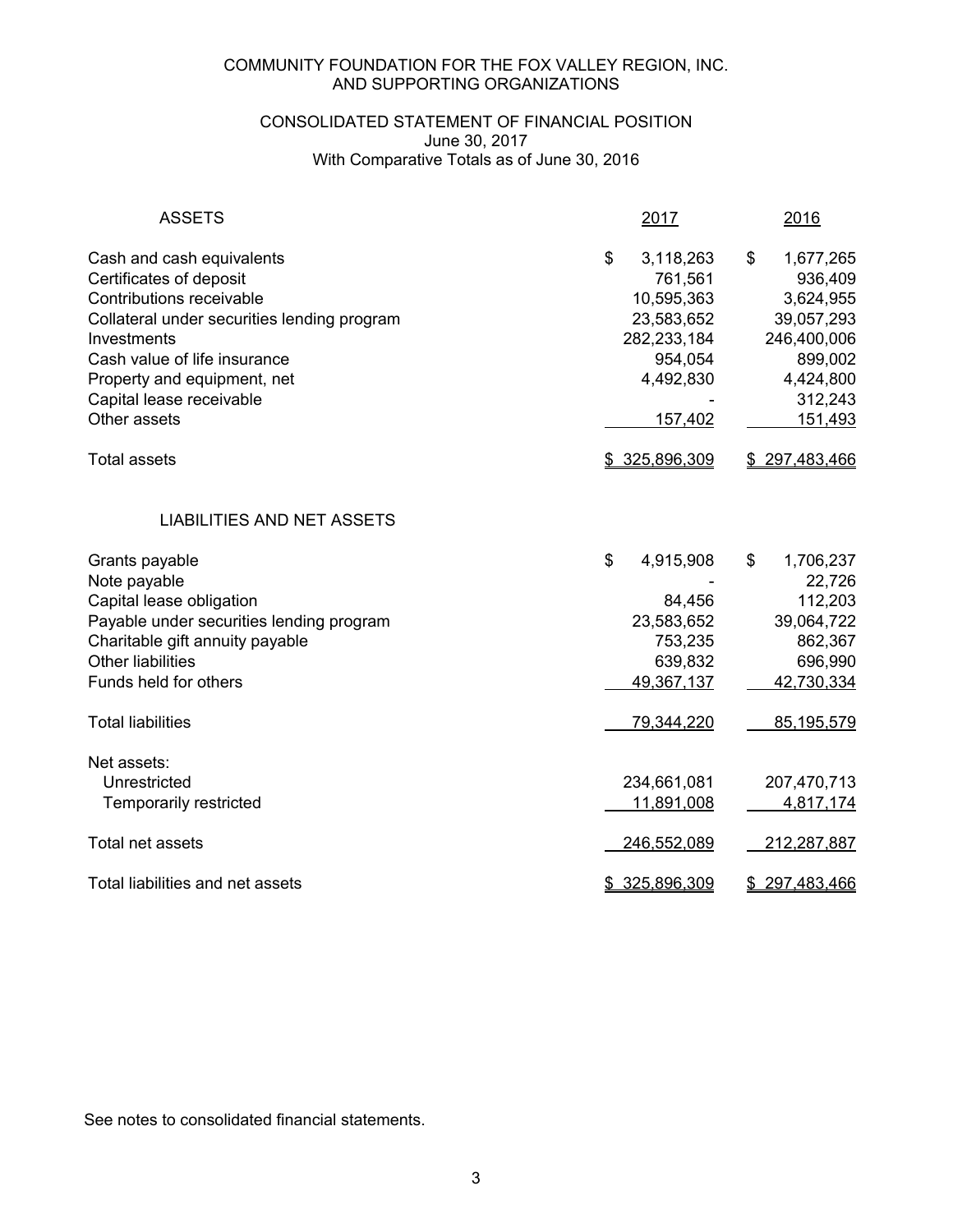# CONSOLIDATED STATEMENT OF ACTIVITIES Year ended June 30, 2017 With Comparative Totals for the Year Ended June 30, 2016

|                                                                                     |                  | Temporarily     | <b>Totals</b>    |                  |
|-------------------------------------------------------------------------------------|------------------|-----------------|------------------|------------------|
|                                                                                     | Unrestricted     | Restricted      | 2017             | 2016             |
| Support and other revenue<br>Total contributions raised<br>Less amounts received on | 27,282,944<br>\$ | 9,469,501<br>\$ | 36,752,445<br>\$ | 28,991,776<br>\$ |
| behalf of others                                                                    | (3,415,550)      |                 | (3,415,550)      | (7,002,066)      |
| Contributions, net                                                                  | 23,867,394       | 9,469,501       | 33,336,895       | 21,989,710       |
| Gain (loss) on investments                                                          | 26,392,091       | 105,541         | 26,497,632       | (11, 487, 100)   |
| Investment income                                                                   | 4,154,824        |                 | 4,154,824        | 3,733,280        |
| Winagamie income<br>Administrative fee income from                                  | 767,425          |                 | 767,425          | 767,148          |
| funds held for others                                                               | 219,381          |                 | 219,381          | 196,344          |
| Net assets released from restrictions                                               | 2,501,208        | (2,501,208)     |                  |                  |
| Total support and other revenue                                                     | 57,902,323       | 7,073,834       | 64,976,157       | 15,199,382       |
| <b>Grants and expenses</b>                                                          |                  |                 |                  |                  |
| Total grants made                                                                   | 26,761,801       |                 | 26,761,801       | 19,167,393       |
| Less grants made on behalf                                                          |                  |                 |                  |                  |
| of others                                                                           | (2,242,368)      |                 | (2,242,368)      | (2, 394, 570)    |
| Grants expense, net                                                                 | 24,519,433       |                 | 24,519,433       | 16,772,823       |
| Other program expenses<br>Management and general:                                   | 1,841,792        |                 | 1,841,792        | 1,373,987        |
| Investment manager fees                                                             | 1,697,474        |                 | 1,697,474        | 1,700,638        |
| Administrative expenses                                                             | 1,258,015        |                 | 1,258,015        | 1,215,032        |
| Winagamie expenses                                                                  | 908,880          |                 | 908,880          | 813,859          |
| <b>Fundraising expenses</b>                                                         | 486,361          |                 | 486,361          | 492,021          |
| Total grants and expenses                                                           | 30,711,955       |                 | 30,711,955       | 22,368,360       |
| Change in net assets                                                                | 27,190,368       | 7,073,834       | 34,264,202       | (7, 168, 978)    |
| Net assets                                                                          |                  |                 |                  |                  |
| Beginning of year                                                                   | 207,470,713      | 4,817,174       | 212,287,887      | 219,456,865      |
| End of year                                                                         | \$234,661,081    | \$11,891,008    | \$246,552,089    | \$212,287,887    |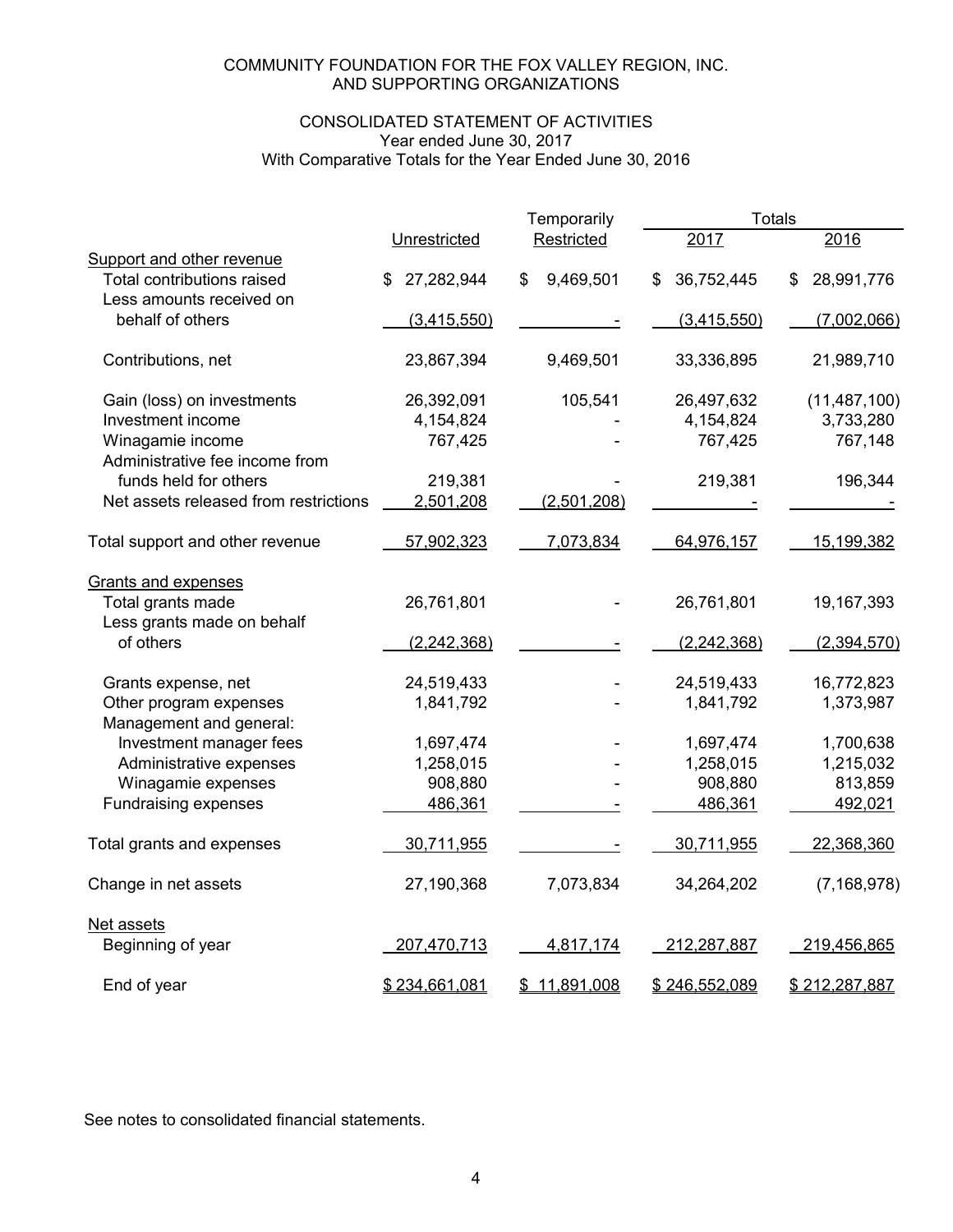# CONSOLIDATED STATEMENT OF CASH FLOWS Year ended June 30, 2017 With Comparative Totals for the Year Ended June 30, 2016

|                                                           | 2017             | 2016                   |
|-----------------------------------------------------------|------------------|------------------------|
| Operating activities                                      |                  |                        |
| Change in net assets                                      | 34,264,202<br>\$ | (7, 168, 978)<br>\$    |
| Adjustments to reconcile change in net assets to net cash |                  |                        |
| provided by operating activities:                         |                  |                        |
| Loss (gain) on investments                                | (26, 497, 632)   | 11,487,100             |
| Loss on disposal of equipment                             | 31,560           |                        |
| Depreciation                                              | 210,851          | 212,971                |
| Noncash contributions                                     | (7, 136)         | (50, 700)              |
| Increase in:                                              |                  |                        |
| Contributions receivable                                  | (6,970,408)      | (1,822,735)            |
| Other assets                                              | (5,909)          | (37, 138)              |
| Increase (decrease) in:                                   |                  |                        |
| Grants payable                                            | 3,209,671        | (472, 156)             |
| Charitable gift annuity payable                           | (109, 132)       | (85, 148)              |
| <b>Other liabilities</b>                                  | (57, 158)        | 187,756                |
| Funds held for others                                     | 6,636,803        | 3,250,934              |
| Net cash provided by operating activities                 | 10,705,712       | 5,501,906              |
| Investing activities                                      |                  |                        |
| Collection of capital lease receivable                    | 12,243           | 82,861                 |
| Proceeds from sale of certificates of deposit             | 191,959          |                        |
| Purchase of certificates of deposit                       | (17, 111)        | (936, 409)             |
| Proceeds from sale of property and equipment              | 765              |                        |
| Purchase of property and equipment                        | (11,206)         | (51, 137)              |
| Proceeds from sale of investments                         | 143,904,643      | 167,271,253            |
| Purchases of investments                                  | (153, 295, 534)  | (171, 458, 533)        |
| Net cash used for investing activities                    | (9,214,241)      | (5,091,965)            |
| <b>Financing activities</b>                               |                  |                        |
| Payments on capital lease obligations                     | (27, 747)        | (19, 673)              |
| Payments on note payable                                  | (22, 726)        | (82, 873)              |
|                                                           |                  |                        |
| Net cash used for financing activities                    | (50, 473)        | (102, 546)             |
| Cash and cash equivalents                                 |                  |                        |
| Net increase                                              | 1,440,998        | 307,395                |
| Beginning of year                                         | 1,677,265        | 1,369,870              |
| End of year                                               | 3,118,263<br>S   | \$<br><u>1,677,265</u> |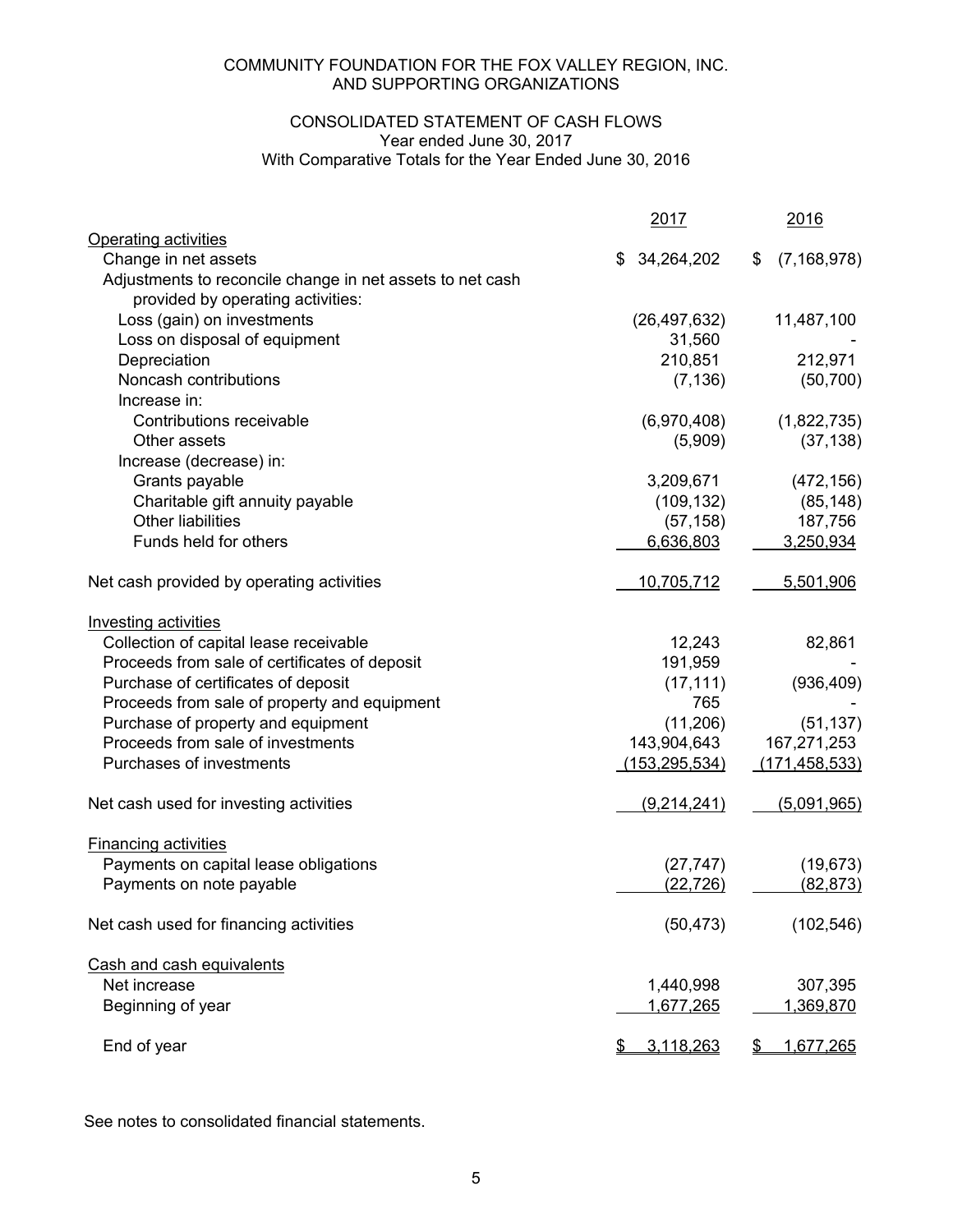# CONSOLIDATED STATEMENT OF CASH FLOWS, CONTINUED Year ended June 30, 2017 With Comparative Totals for the Year Ended June 30, 2016

|                                                                                                                                                                  | 2017           | 2016            |
|------------------------------------------------------------------------------------------------------------------------------------------------------------------|----------------|-----------------|
| Supplemental cash flow information<br>Cash paid for interest                                                                                                     | \$<br>4,554    | \$<br>7,722     |
| Non-cash investing and financing activities<br>Collateral received (returned) under securities lending<br>program in exchange for increase (decrease) in payable |                |                 |
| under securities lending program, net                                                                                                                            | \$(15,481,070) | \$<br>7,171,435 |
| Contributions of real estate investments                                                                                                                         |                | 50,700          |
| Contributions of cash surrender value of life insurance                                                                                                          | 7,136          |                 |
| Equipment acquired under capital leases                                                                                                                          |                | 45,651          |
| Property from capital lease termination                                                                                                                          | 300,000        |                 |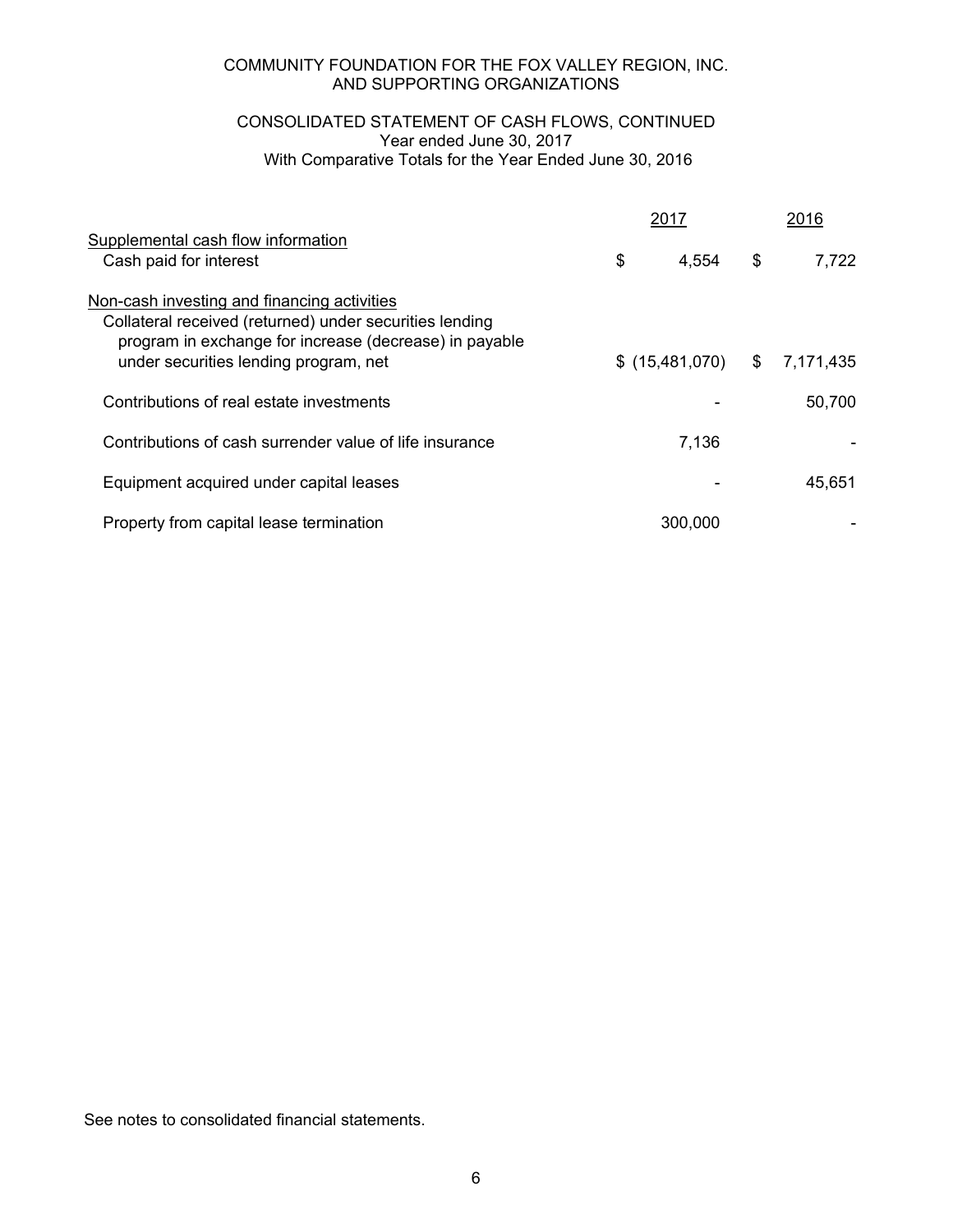# NOTES TO CONSOLIDATED FINANCIAL STATEMENTS Year Ended June 30, 2017

# Note 1 - Nature of activities and significant accounting policies

# A. Nature of activities

 Community Foundation for the Fox Valley Region, Inc. and Supporting Organizations (the Foundation) is a not-for-profit organization consisting of a community foundation and nine supporting organizations. The Foundation's stated purpose is to serve a broad range of philanthropic interests benefiting the communities in the Fox Valley and surrounding area. The Foundation is supported primarily through donor contributions.

 The Community Foundation was established in 1986 to enhance the quality of life for all citizens of the Fox Valley region by using funds entrusted to the Foundation's stewardship to address community problems and opportunities. Its mission, therefore, is:

- To act as a vehicle to receive and manage philanthropic assets created by charitable gifts and bequests from individuals, foundations and corporations;
- To make prudent, sensitive and creative grants, both restricted and unrestricted, to address the changing needs of the communities which it serves;
- To exercise leadership and act as a catalyst in the identification and the sharing of information with other foundations, corporations and organizations in the nonprofit and public sectors regarding important community problems and opportunities.

The supporting organizations are:

Appleton Education Foundation, Inc. (AEF), established in 1997 by parents and community leaders to improve the wellbeing of children, teachers and the community by enhancing the quality of education. Grants support creative projects in reading, science, math, fine arts and more that would not otherwise be possible because of district budget limitations. In December 2013, AEF received a gift of all of the stock of Winagamie Golf Course and made the entity a wholly owned (for profit) subsidiary. The golf course continues to operate as a public golf course and is also used as a hands-on learning facility for hundreds of local students through classes provided by the Appleton Area School District and Fox Valley Technical College.

 Community Real Estate and Personal Property Foundation, Inc., established in 2004 to promote philanthropy by the acceptance and disposition of real estate and personal property for charitable purposes.

Robert & Patricia Endries Family Foundation, Ltd., established in 2005 to benefit their family's charitable interests.

Mielke Family Foundation, Inc., established in 1963 by Dr. Edward F. Mielke and his wife, Beula, to enhance the quality of life for residents of Appleton and Shawano and support arts and culture, health care, education and care for the aged. In 1996, it reorganized to become a supporting organization within the Community Foundation for the Fox Valley Region, Inc.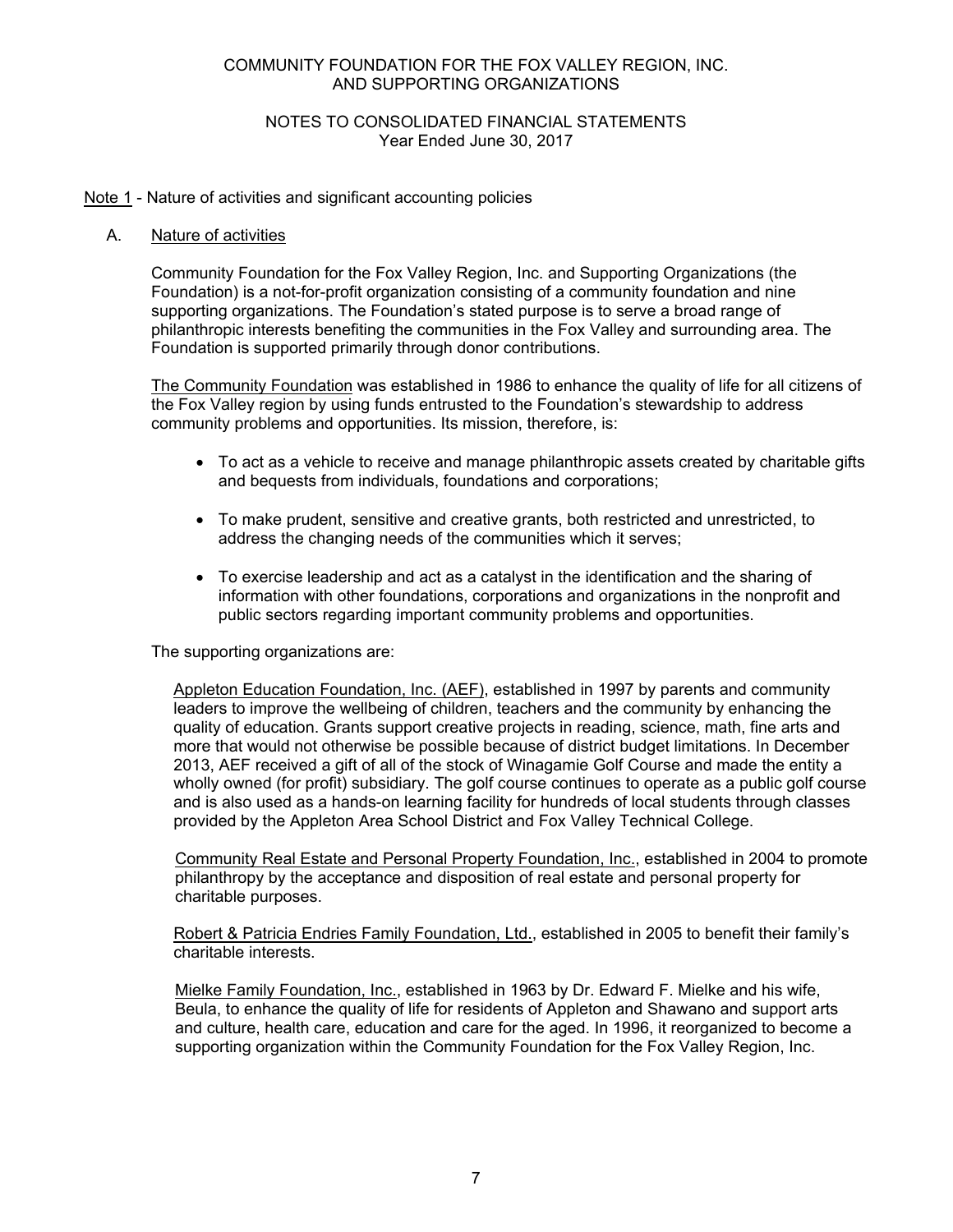# NOTES TO CONSOLIDATED FINANCIAL STATEMENTS, CONTINUED Year Ended June 30, 2017

## Note 1 - Nature of activities and significant accounting policies, continued

## A. Nature of activities, continued

Doug & Carla Salmon Foundation, Inc., established in 2002 to support the couple's charitable interests, which include educational scholarships and not-for-profit organizations that serve needy residents in the Fox Valley.

William & Barbara Schmidt Family Foundation, Inc., established in 1997 to benefit their family's charitable interests.

Myra M. & Robert L. Vandehey Foundation, Ltd., established in 1989 to support the couple's charitable interests. In 2004, it reorganized to become a supporting organization within the Community Foundation for the Fox Valley Region, Inc.

Women's Fund for the Fox Valley Region, Inc., established in 2005 to create, promote and support programs that help women and girls manage and enhance their lives.

The Boldt Family Fund, Inc., established in 2015 to benefit their family's charitable interests.

## B. Consolidated financial statements

 The financial statements include the accounts of the Community Foundation for the Fox Valley Region, Inc., the supporting organizations listed above and AEF's wholly owned subsidiary. The supporting organizations are separately incorporated charitable organizations that are administered by the Foundation. AEF's wholly owned subsidiary is separately incorporated as a taxable entity and is administered independently with AEF's oversight. The financial statements are consolidated since the Community Foundation has both an economic interest in the supporting organizations and control of the supporting organizations through a majority voting interest in their governing boards. All significant inter-organizational transactions and accounts have been eliminated.

#### C. Basis of accounting

The financial statements of the Foundation have been prepared on the accrual basis of accounting and, accordingly, reflect all significant receivables, payables and other liabilities.

### D. Basis of presentation

 The Foundation is required to report information regarding its net assets and its activities in the following three classes of net assets:

 Unrestricted net assets - net assets that are neither temporarily nor permanently restricted by donor-imposed stipulations.

Temporarily restricted net assets - net assets that result from contributions whose use by the Foundation is limited by donor-imposed stipulations that either expire by passage of time or can be fulfilled and removed by actions of the Foundation pursuant to those stipulations.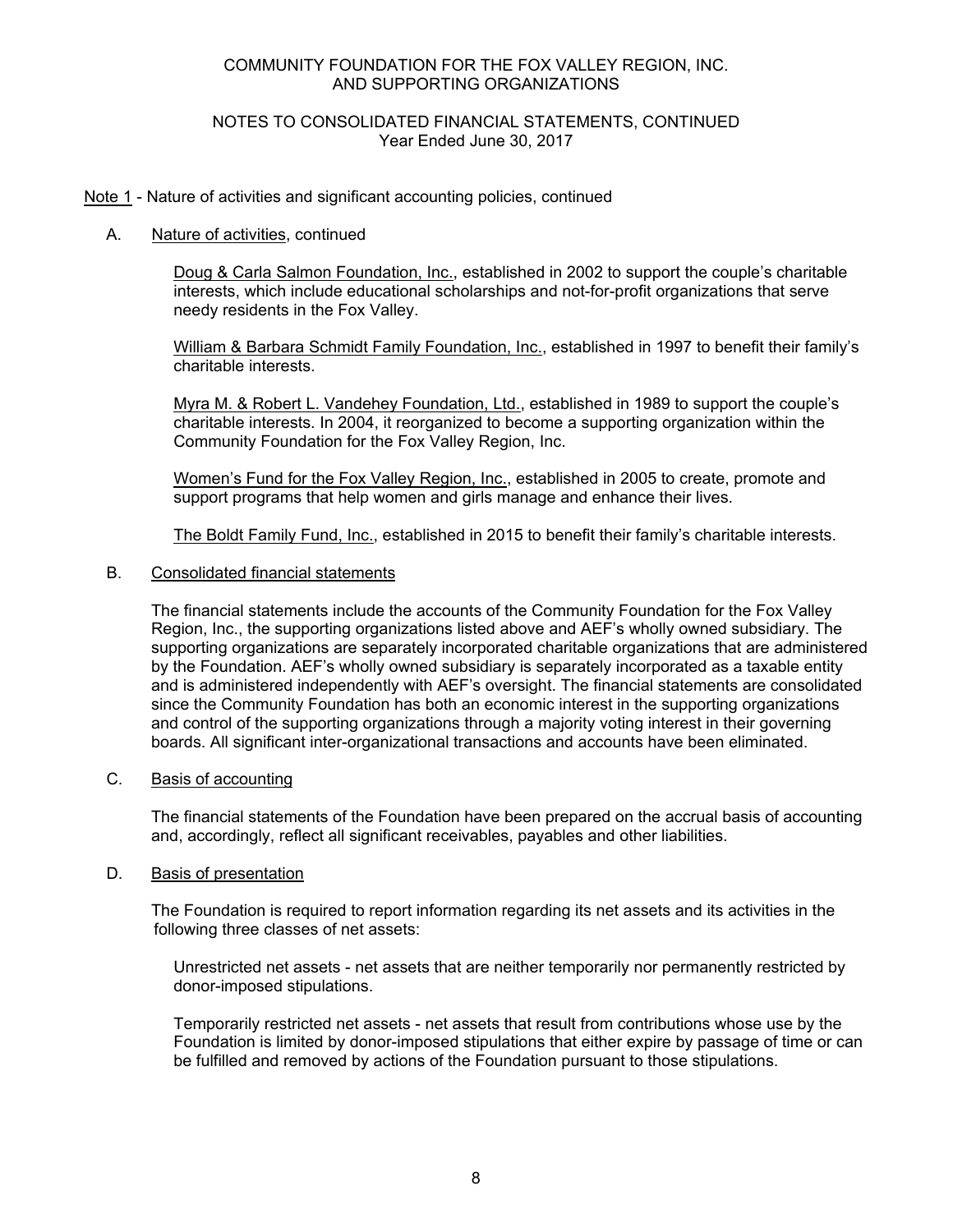# NOTES TO CONSOLIDATED FINANCIAL STATEMENTS, CONTINUED Year Ended June 30, 2017

## Note 1 - Nature of activities and significant accounting policies, continued

#### D. Basis of presentation, continued

Permanently restricted net assets - net assets resulting from contributions whose use by the Foundation is limited by donor-imposed stipulations that neither expire by passage of time nor can be fulfilled and removed by actions of the Foundation.

The Foundation has no permanently restricted net assets as discussed below.

Accounting principles generally accepted in the United States of America provide that, if a governing body of an organization has the unilateral power to redirect the use of a donor's contribution to another beneficiary, such contributions must be classified as unrestricted net assets. The Board of Directors of the Foundation has that ability (variance power); however, they would intend to exercise this authority only if the stated purpose of a contribution becomes no longer applicable and incapable of fulfillment. Accordingly, the Foundation's financial statements classify substantially all funds, including the principal of endowment funds, as unrestricted net assets, but segregate for internal management and endowment recordkeeping the portion that is held as endowment from the funds that are currently available for grants. In addition, to ensure that the Foundation observes the limitations and restrictions placed on the funds by the donors, the accounts of the Foundation are managed as individual charitable funds.

#### E. Estimates

 Management uses estimates and assumptions in preparing financial statements. Those estimates and assumptions affect the reported amounts of assets and liabilities, the disclosure of contingent assets and liabilities and the reported revenues and expenses. Actual results could differ from those estimates.

#### F. Cash equivalents

 For purposes of the consolidated statement of cash flows, the Foundation considers all highly liquid debt instruments purchased with a maturity of three months or less, except those held by investment managers, to be cash equivalents.

#### G. Contributions receivable

 Unconditional promises to give are recognized as revenue and as assets in the period the promise is received. Conditional promises to give are recognized only when the conditions on which they depend are substantially met. Intentions to give are not recognized as revenue unless they are legally enforceable.

#### H. Investments

Investments in marketable securities with readily determinable fair values and all investments in debt securities are recorded at their fair values in the consolidated statement of financial position. Quoted market prices in active markets are used as the basis for measurement.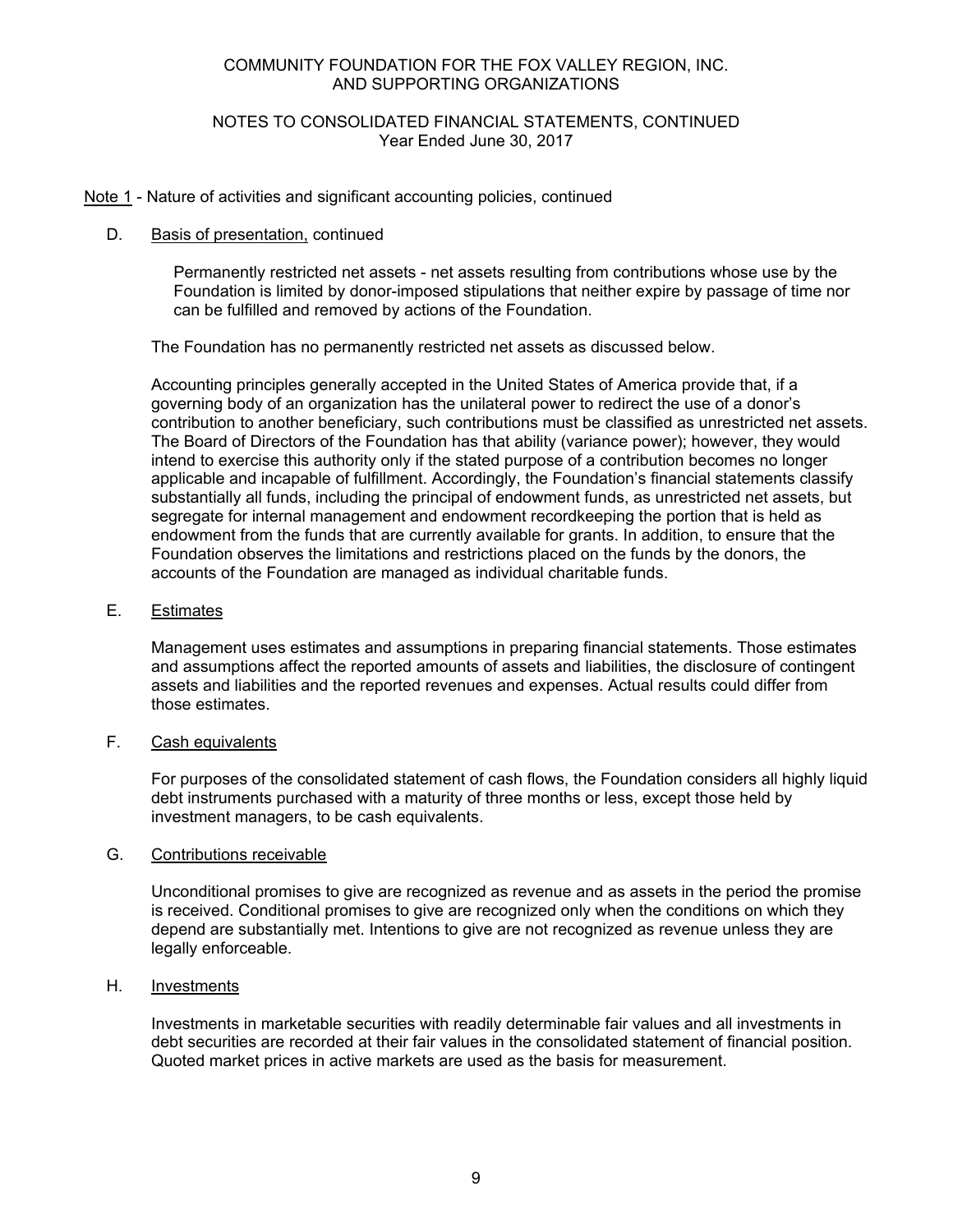# NOTES TO CONSOLIDATED FINANCIAL STATEMENTS, CONTINUED Year Ended June 30, 2017

## Note 1 - Nature of activities and significant accounting policies, continued

#### H. Investments, continued

Investments in funds that do not have readily determinable fair values including private investment funds, hedge funds, real asset funds, and private equity funds are recorded at their net asset value as provided by the external investment managers. The valuations for these investments necessarily involve estimates, appraisal, assumptions and methods which are reviewed by management.

Other investments, such as investments in real estate and closely held partnerships, are recorded at the lower of the fair value as of the dates the investments were donated to the Foundation (cost) or market.

Unrealized gains and losses are included in the change in net assets in the accompanying consolidated statement of activities.

### I. Investment manager fees

For investments that report earnings to the Foundation net of investment manager fees, the Foundation calculates and records an estimated fee based on information provided by the fund managers.

#### J. Derivative financial instruments

The Foundation owns derivative instruments in its portfolio in an indirect way through investments in commingled pools. The underlying portfolio managers of these pools may use derivative instruments to gain financial exposure to individual commodities or to manage currency or duration risk of an actual portfolio of stocks or bonds owned in the respective portfolios they manage. The use of derivative instruments allows the Foundation's portfolio to be fully invested with no more risk than if the cash were actually invested in physical commodities, stocks or bonds.

## K. Property, equipment and depreciation

 All acquisitions and improvements of property and equipment in excess of \$5,000 are capitalized while all expenditures for repairs and maintenance that do not materially prolong the useful lives of assets are expensed. Purchased property and equipment is carried at cost. Donated property and equipment is carried at the approximate fair value at the date of donation. Depreciation is computed using the straight-line method over the estimated lives of the assets.

# L. Funds held for others

In accordance with accounting standards, if a not-for-profit organization establishes a fund at the Foundation with its own funds and specifies itself as the beneficiary of that fund, the Foundation must account for the transfer of such assets as a liability. The Foundation refers to such funds as agency funds.

The Foundation maintains legal ownership of agency funds and, as such, continues to report the funds as assets of the Foundation. However, in accordance with this standard, a liability has been established for the fair market value of the funds.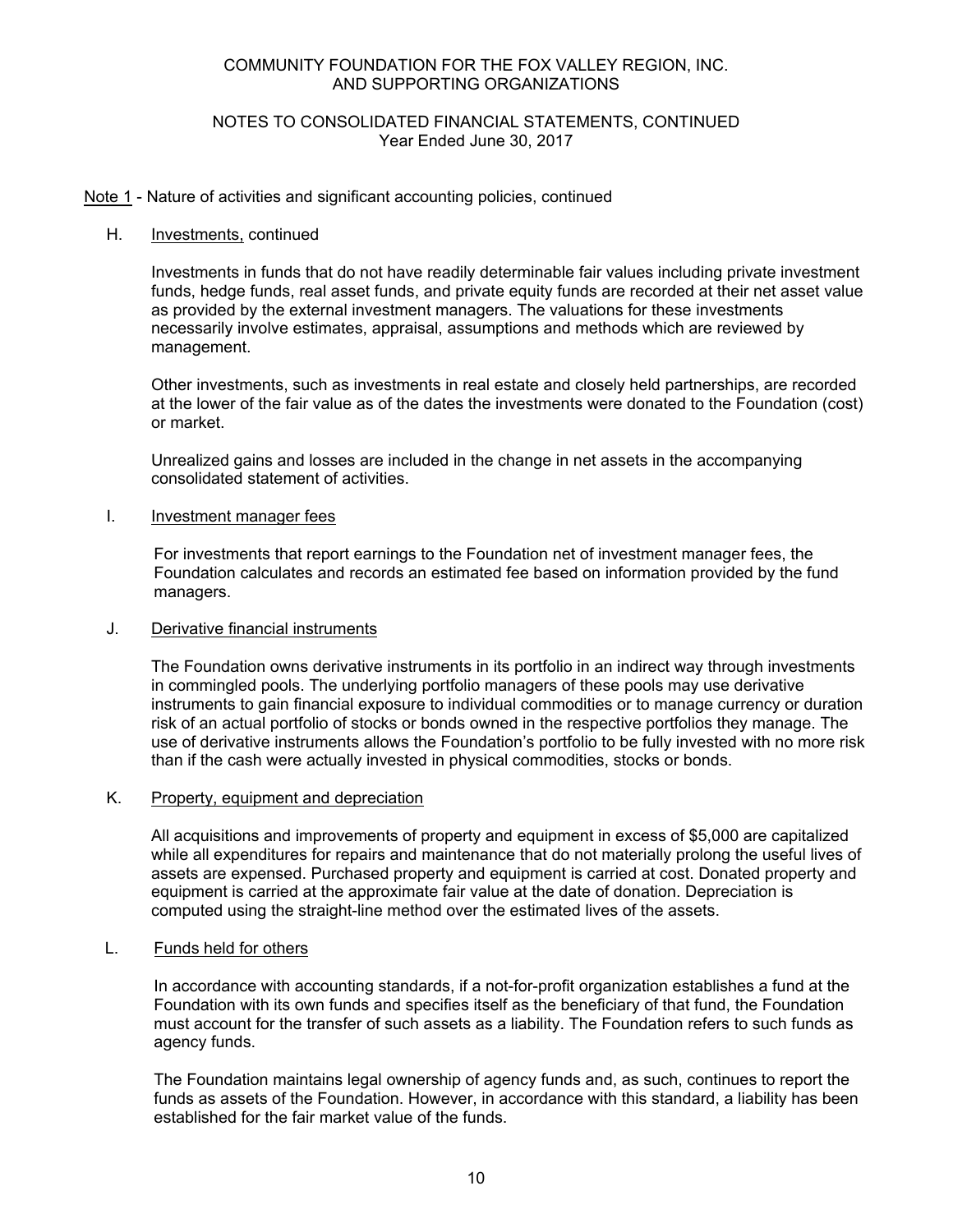# NOTES TO CONSOLIDATED FINANCIAL STATEMENTS, CONTINUED Year Ended June 30, 2017

## Note 1 - Nature of activities and significant accounting policies, continued

#### M. Contribution recognition

Unconditional contributions are recognized as revenue when they are promised or received, as applicable, and are available for unrestricted use unless specifically restricted by the donor. All donor-restricted contributions are reported as increases in temporarily or permanently restricted net assets, depending on the nature of the restrictions. When a restriction expires, temporarily restricted net assets are reclassified to unrestricted net assets and reported in the statement of activities as net assets released from restrictions.

Donated services are recognized as contributions if the services (a) create or enhance nonfinancial assets or (b) require specialized skills, are performed by people with those skills and would otherwise be purchased by the Foundation.

## N. Spending policy

The Community Foundation for the Fox Valley Region, Inc. has adopted a spending policy for the endowment funds. There are certain funds that, based upon the donor's intent, are not subject to this spending policy. Under the spending policy, the amounts distributed for grants are determined independent of the cash yield and appreciation of investments in that year. The Community Foundation has adopted this spending policy to stabilize annual spending levels and to preserve the real value of the fund portfolio over time. Currently, the spending policy calls for distributions to be 5% of the market value of the fund, which is based on an average daily value over the most recent 3-year period ending December 31. Money not distributed during the current fiscal year is carried forward and added to the next year's amount available for distribution.

Some of the supporting organizations have adopted their own spending policies. These policies are similar to the Community Foundation's policy but have different distribution rates. Currently the distribution rates under these policies range from 4.5% - 6% of the market value of the fund.

# O. Promotion costs

 Promotion costs are charged to activities when incurred. Promotion expense for the year ended June 30, 2017 was approximately \$71,000.

#### P. Functional allocation of expenses

The costs of providing various programs and other activities have been summarized on a functional basis in Note 10. Accordingly, certain costs have been allocated among the program services and supporting activities benefited.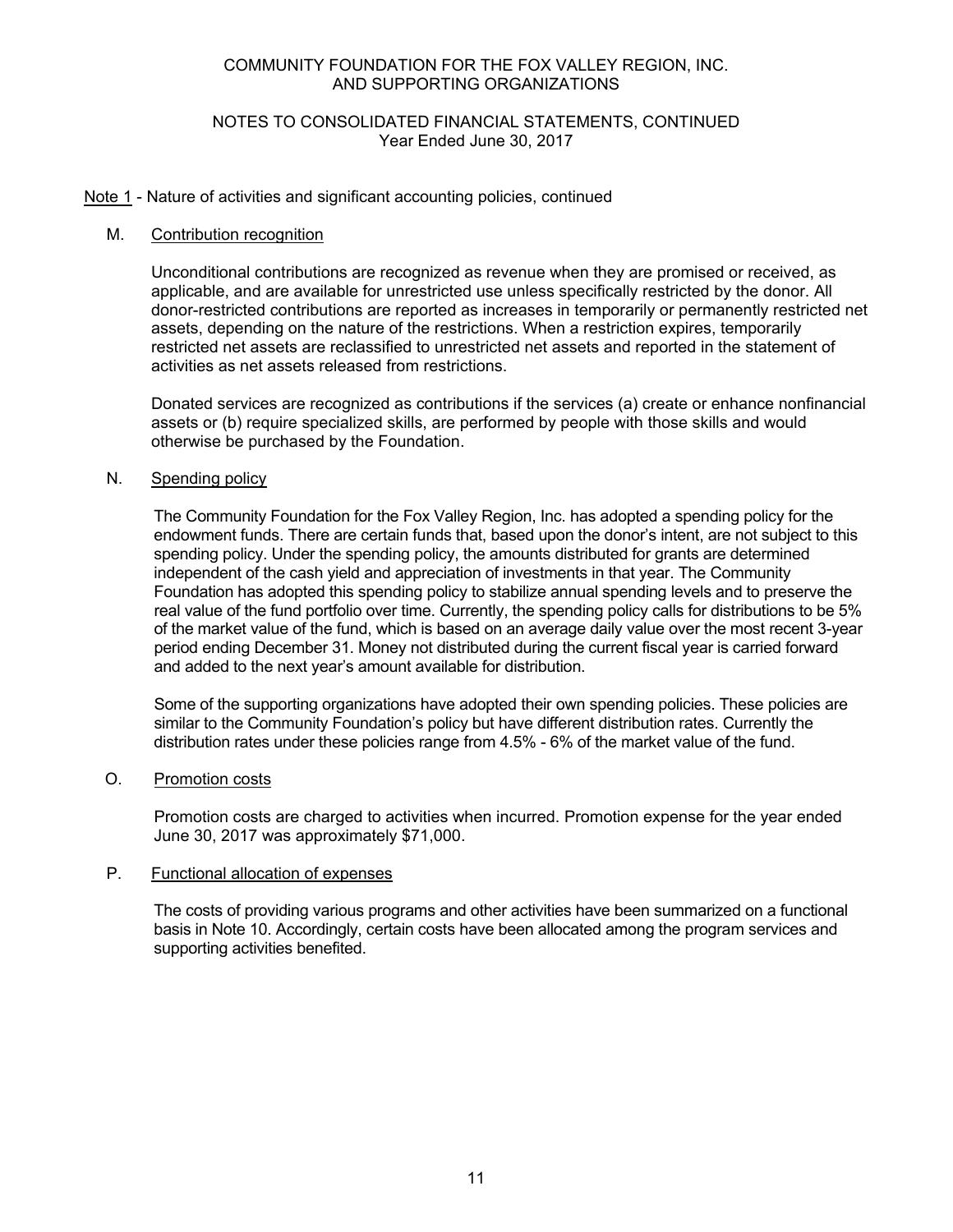# NOTES TO CONSOLIDATED FINANCIAL STATEMENTS, CONTINUED Year Ended June 30, 2017

# Note 1 - Nature of activities and significant accounting policies, continued

#### Q. Income tax status

The Community Foundation for the Fox Valley Region, Inc. and the Supporting Organizations are exempt from federal income tax under Section 501(c)(3) of the Internal Revenue Code. In addition, the Organizations qualify for the charitable contribution deduction and have been classified as organizations other than private foundations. All of the Organizations are also exempt from Wisconsin income taxes. However, the Organizations are subject to income taxes on any unrelated business taxable income, pursuant to Section 511(a).

Winagamie, Inc. is a separately incorporated C-Corporation and is subject to Federal and Wisconsin income taxes based on its taxable income. No income tax provision has been recorded in the consolidated financial statements because management has determined the provision to be an immaterial amount.

## R. Summarized comparative information

 The financial statements include certain summarized comparative information in total but not by net asset class. Such information does not include sufficient detail to constitute a presentation in conformity with accounting principles generally accepted in the United States of America. Accordingly, such information should be read in conjunction with the Foundation's financial statements for the year ended June 30, 2016, from which the summarized information was derived.

## S. Change in accounting principle

 In January 2016, the Financial Accounting Standards Board issued ASU 2016-01, *Financial Instruments - Overall (Subtopic 825-10): Recognition and Measurement of Financial Assets and Financial Liabilities*. The amendments in this update are effective for fiscal years beginning after December 15, 2018, with limited early adoption availability permitted. One of the amendments in this update that can be adopted early is the elimination of the requirement to disclose the fair value of financial instruments measured at amortized cost for entities that are not public business entities (Subtopic 825-10-50). Management elected to early adopt this specific amendment.

### T. Reclassifications

 Certain amounts in the prior-year summarized comparative information have been reclassified to conform with the current-year presentation. Such reclassifications had no effect on previously reported net assets or changes in net assets.

#### U. Subsequent events

 The Foundation has evaluated events and transactions for potential recognition or disclosure in the financial statements through September 15, 2017, the date on which the financial statements were available to be issued.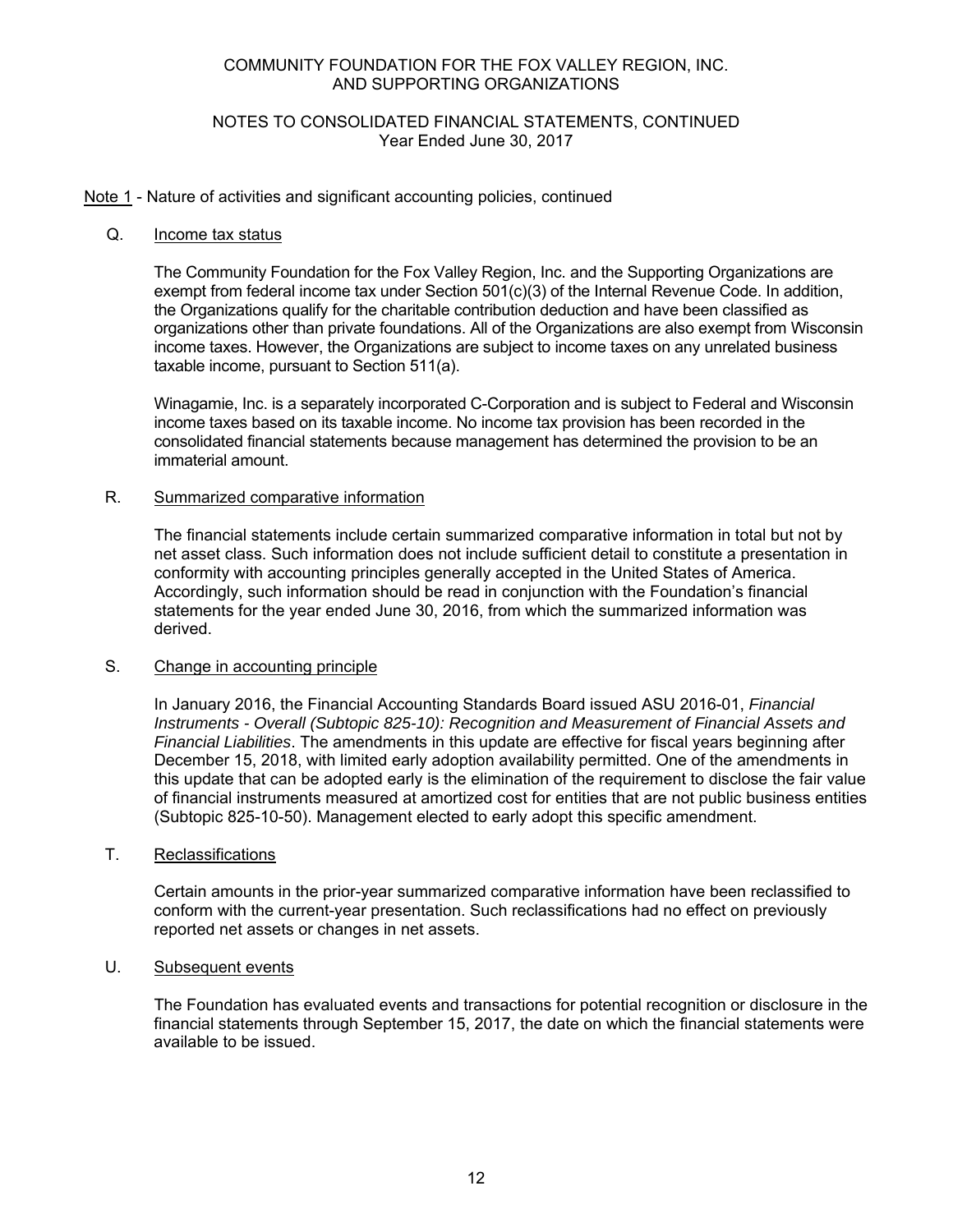# NOTES TO CONSOLIDATED FINANCIAL STATEMENTS, CONTINUED Year Ended June 30, 2017

# Note 2 - Contributions receivable

Contributions receivable are primarily due from individuals and organizations located in the Fox Valley region. Unconditional contributions receivable as of June 30, 2017 consists of:

| Receivable in less than one year          | 9,328,465    |
|-------------------------------------------|--------------|
| Receivable in one to five years           | 176,481      |
| Receivable in more than five years        | 1,501,467    |
| Total contributions receivable            | 11,006,413   |
| Less discount at rates of 3% to 5%        | (411,050)    |
| Present value of contributions receivable | \$10,595,363 |

An allowance for uncollectible amounts was deemed not necessary by management.

The contributions receivable balance includes an estimated \$6 million estate contribution. Management has estimated the value of the contribution based on representations of the estate's trustee. It is at least reasonably possible that the estimated amount of this contribution receivable will change in the near term as the underlying assets in the estate are liquidated.

## Note 3 - Investments

Investments at June 30, 2017 consist of the following:

| Money market funds                          | S | 16,435,359           |
|---------------------------------------------|---|----------------------|
| Equities                                    |   | 173,595,992          |
| Fixed income                                |   | 55,340,281           |
| Hedge funds                                 |   | 21,049,137           |
| Real assets                                 |   | 7,587,383            |
| Real estate                                 |   | 5,970,583            |
| Private equity                              |   | 686,239              |
| Total investments recorded at fair value    |   | 280,664,974          |
| Other - recorded at lower of cost or market |   | 1,568,210            |
| Total                                       |   | <u>\$282,233,184</u> |

Gain on investments for the year ended June 30, 2017 consists of the following:

| Net realized and unrealized gains on investments recorded at fair value              | \$26,739,438 |
|--------------------------------------------------------------------------------------|--------------|
| Net realized and unrealized losses on investments carried at lower of cost or market | (241,806)    |

\$ 26,497,632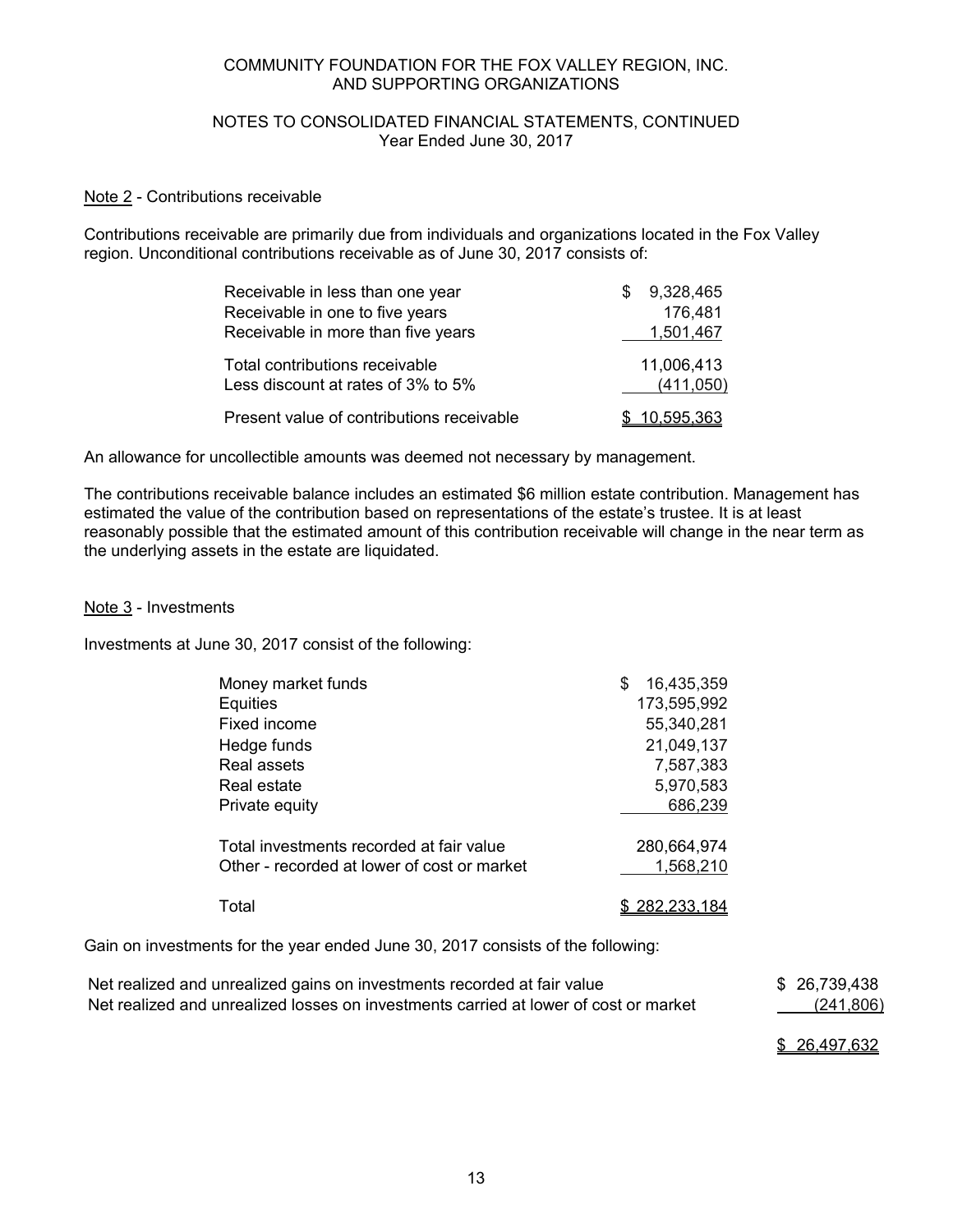# NOTES TO CONSOLIDATED FINANCIAL STATEMENTS, CONTINUED Year Ended June 30, 2017

## Note 3 - Investments, continued

## Investment strategy – endowment funds

The Foundation's investment strategy for endowment funds incorporates a diversified asset allocation approach to earn a sufficient long-term return with as little volatility as possible while preserving the purchasing power of the assets after withdrawals. Given an inflation assumption of 2%, fees of 1%, and a spending policy of 5%, the long-term return goal of the Foundation is at least 8%.

As a long-term investor, the Foundation may experience short-term fluctuations in the fair value of its investments due to volatility in the stock market. Marketable and private investments are exposed to various risks that may cause the reported value of the Foundation's investment assets to fluctuate from period to period and result in a material change to the net assets of the Foundation. The following issues are significant factors in the prudent allocation of the Foundation's assets:

- In order to achieve a rate of return that will support the spending policy while protecting the assets from inflation, the Foundation must be willing to take some investment risk with respect to the investment portfolio.
- The investment committee believes that the most effective way to establish an appropriate volatility level for the portfolio is through its asset allocation (i.e. stocks, bonds and cash). Long term investment return and volatility depend on the Portfolio's strategic asset allocation. In consultation with its external investment consultant, a strategic asset allocation policy has been adopted which best balances the opportunity for achieving the investment return objectives as set forth in this Policy with an acceptable volatility level.
- The Foundation believes there is significant evidence that long-term investors do not benefit from attempting to earn returns through short-term asset class forecasts or market timing. As a result, the Foundation has adopted a strategic long-term asset allocation for its Portfolio. Over time, the Portfolio will remain invested in percentages that are fairly close to those called for in the strategic allocation.
- The Foundation strongly believes in the long-term benefits of diversifying its Portfolio into a number of different asset classes and investment strategies. While each asset class and strategy is carefully selected, the focus of the investment process is always on the overall Portfolio.
- In order to achieve the long-term benefits of a widely diversified Portfolio, the Foundation has adopted strategic targets for each asset class that it utilizes. The Foundation expects that the Portfolio weight for each class will remain within minimum and maximum percentages.
- Within each asset class, the Foundation seeks to earn the most efficient rate of return possible (after investment expenses). Investments will be well diversified by investment style and strategy. Style/strategy diversification will increase the probability over five to seven-year time periods that the Foundation will achieve its investment goals and reduce volatility. The Foundation has adopted specific requirements and restrictions for each asset class.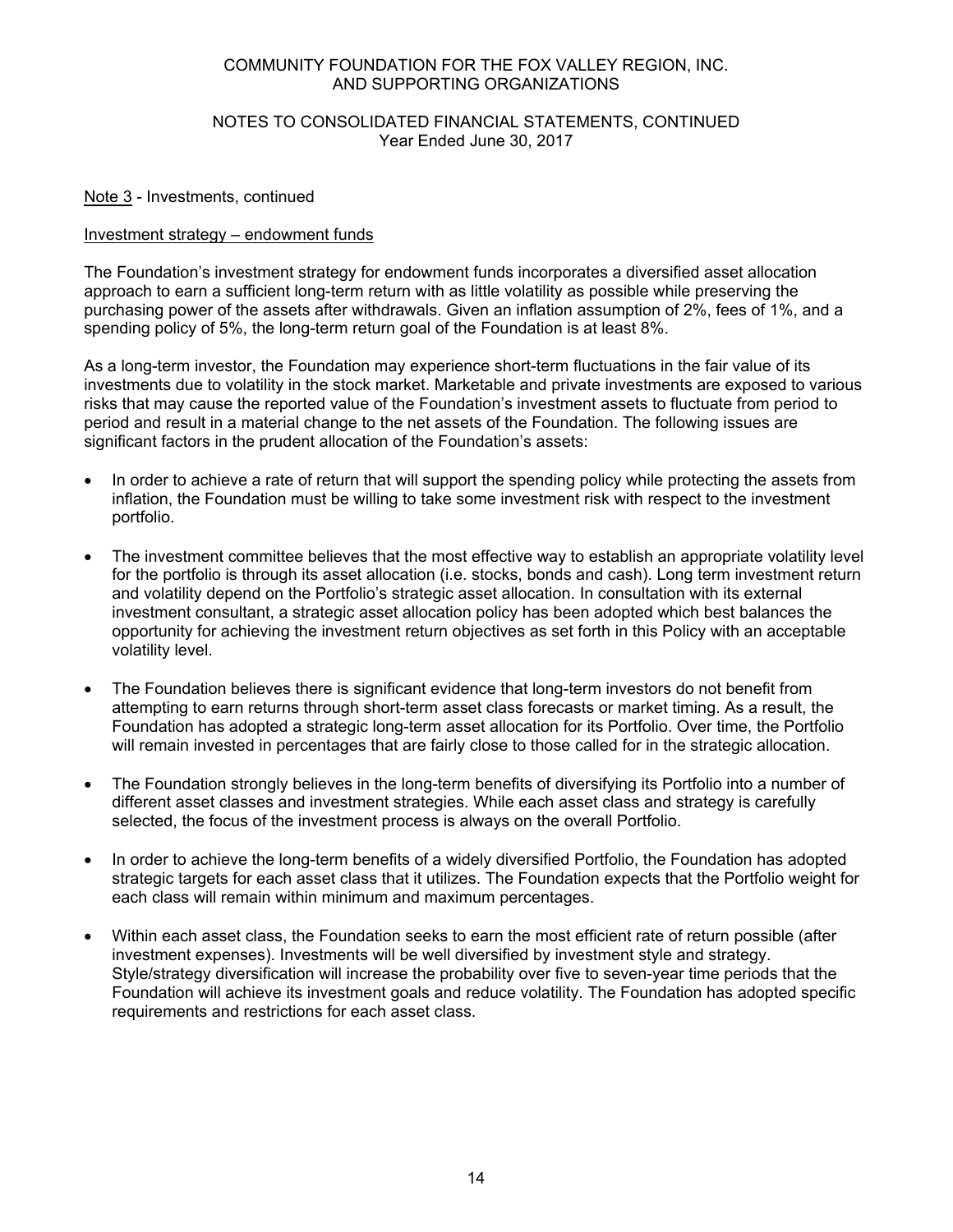# NOTES TO CONSOLIDATED FINANCIAL STATEMENTS, CONTINUED Year Ended June 30, 2017

## Note 3 - Investments, continued

## Investment strategy – non-permanent funds

The Foundation's investment strategy for non-permanent funds involves an effort to align the non-permanent funds with related grant-making plans. The Board has established three separate pools from which a fund may be invested in – short-term pool, intermediate-term pool and long-term pool. The purpose of the shortterm pool is to provide a high level of liquidity for funds with short-term grant making strategies. The purpose of the intermediate-term pool is to balance mild liquidity needs with a reasonable level of expected appreciation over full market cycles. The purpose of the long-term pool is to mimic the endowment strategy as close as possible with the intention of maintaining assets within the pool for a long time frame.

# Note 4 - Property and equipment

Property and equipment consist of the following as of June 30, 2017:

|                                                             | Golf course                           | Other                                 | Total                                  |
|-------------------------------------------------------------|---------------------------------------|---------------------------------------|----------------------------------------|
| Land and land improvements<br><b>Buildings</b><br>Equipment | 1,521,171<br>\$<br>865,866<br>344,096 | 404,148<br>\$<br>2,591,308<br>563,292 | 1,925,319<br>S<br>3,457,174<br>907,388 |
| Less accumulated depreciation                               | 2,731,133<br>427,226                  | 3,558,748<br>1,369,825                | 6,289,881<br>1,797,051                 |
|                                                             | 2,303,907                             | 2,188,923                             | 4,492,830                              |

# Note 5 - Grants payable

The Foundation records unconditional grants payable when approved or when the recipient is notified. Grants subject to conditions or renewal terms are not recorded until the conditions or renewal terms are substantially met.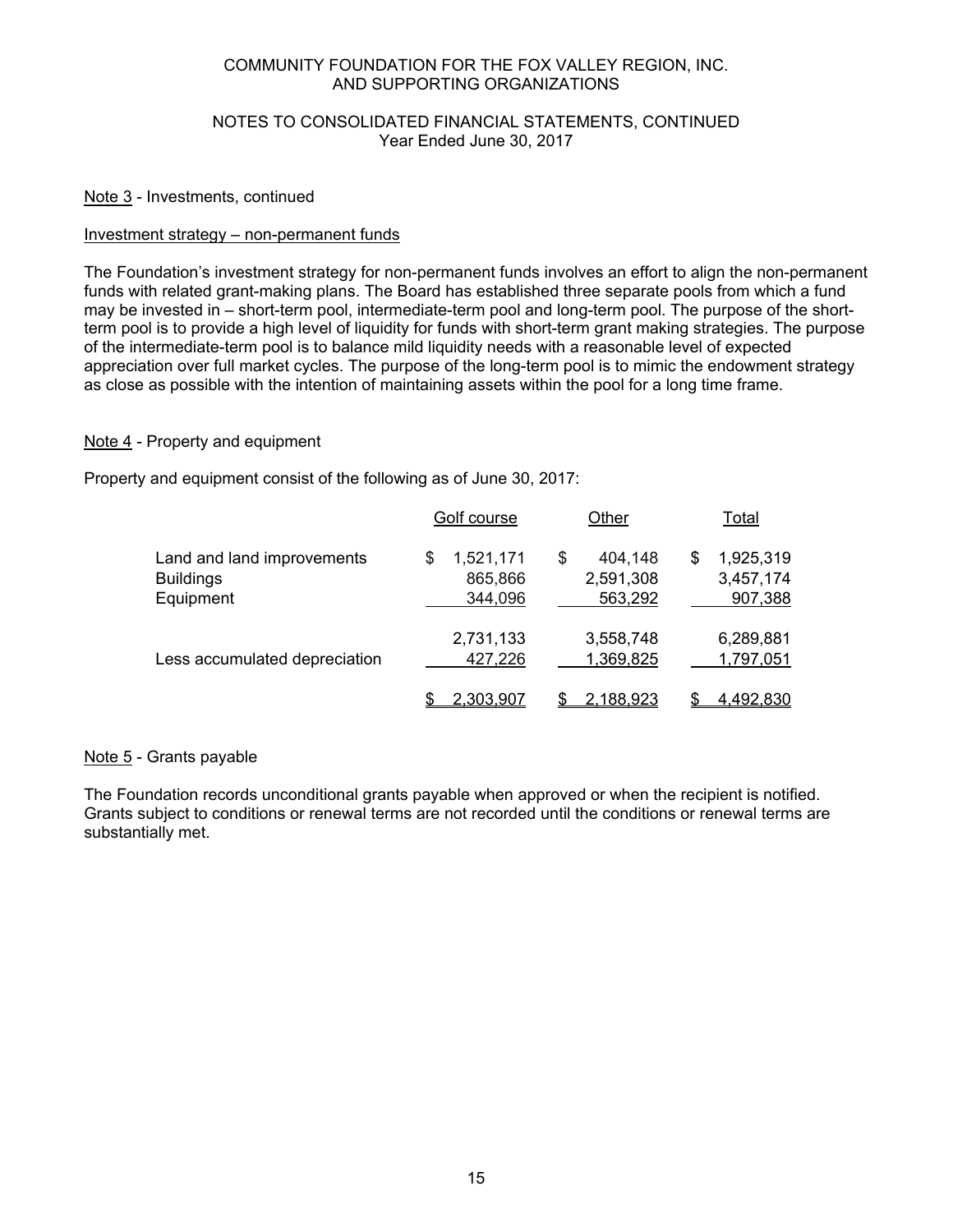# NOTES TO CONSOLIDATED FINANCIAL STATEMENTS, CONTINUED Year Ended June 30, 2017

## Note 5 - Grants payable, continued

Unconditional grants approved by the Foundation directors as of June 30, 2017 are scheduled for payment as follows:

| Year ending<br>June 30,            |                 |
|------------------------------------|-----------------|
| 2018                               | \$<br>1,954,528 |
| 2019                               | 1,304,183       |
| 2020                               | 912,534         |
| 2021                               | 621,200         |
| 2022                               | 300,463         |
| Total grants payable               | 5,092,908       |
| Less discount at a rate of $3.0\%$ | (177,000)       |
| Present value of grants payable    | 4.915.9         |

Conditional grants payable as of June 30, 2017 totaled approximately \$2,942,000.

# Note 6 - Lines of credit

The Community Foundation for the Fox Valley Region, Inc. has a line of credit with Johnson Bank for \$1,000,000. The line is secured by the assets of the Foundation with an interest rate of LIBOR plus 2%. At June 30, 2017, there was no outstanding balance on this line of credit. Unpaid interest and principal is due December 20, 2017.

The Community Real Estate and Personal Property Foundation, Inc. has a line of credit with Johnson Bank for \$200,000 with an interest rate of LIBOR plus 2%. At June 30, 2017, there was no outstanding balance on this line of credit. Unpaid interest and principal is due December 20, 2017. The Community Foundation for the Fox Valley Region, Inc. is the guarantor for any outstanding balances on this line of credit.

There was no interest expense incurred with the lines of credit during the year ended June 30, 2017.

#### Note 7 - Capital leases obligation

Winagamie, Inc. leases certain equipment under capital leases. The following balances are included in the consolidated statement of financial position for these leases as of June 30, 2017:

| Property and equipment<br>Less accumulated depreciation | S | 137,619<br>43.148 |
|---------------------------------------------------------|---|-------------------|
| Net equipment                                           |   | 94.471            |
| Capital lease obligations                               |   | 84,456            |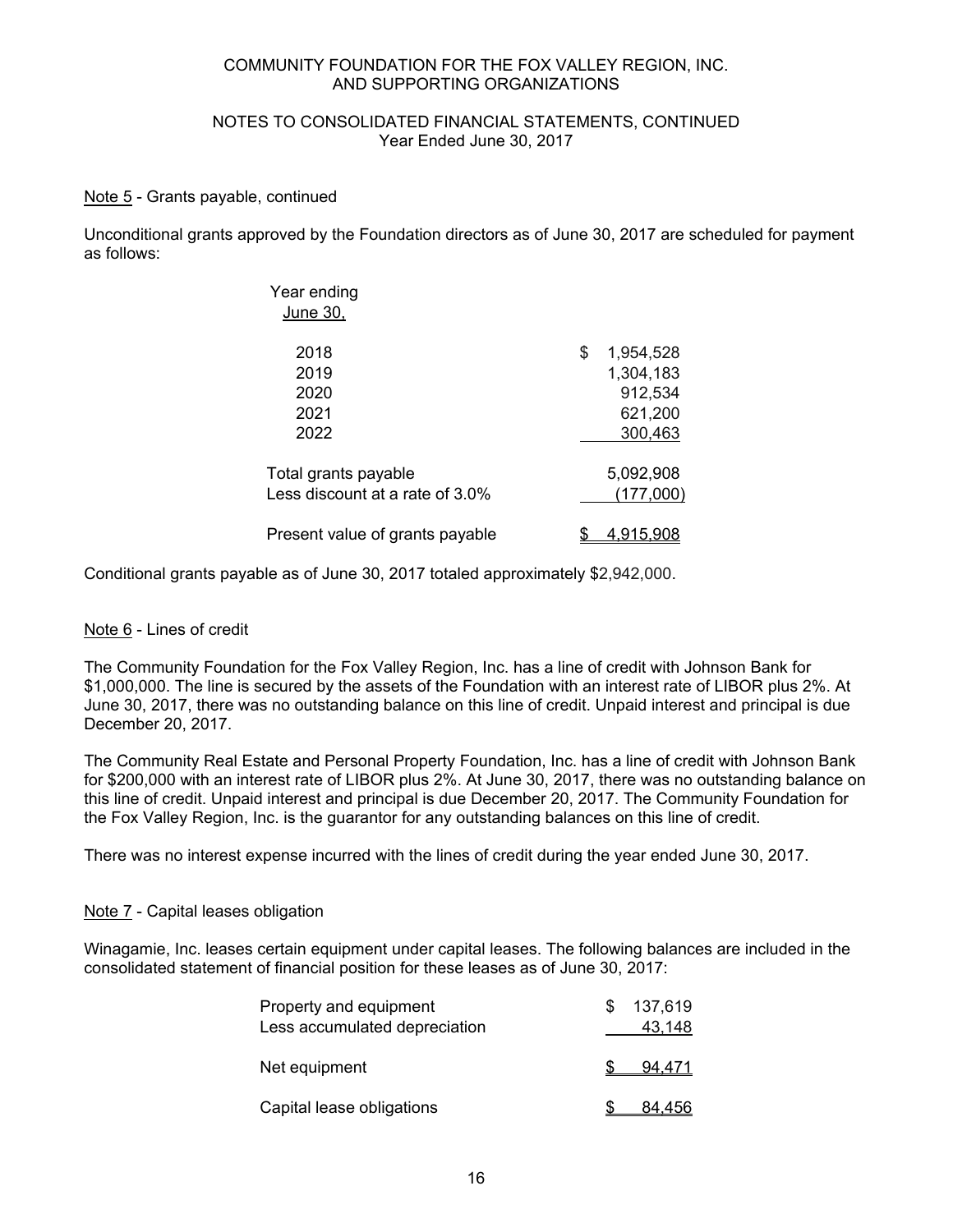# NOTES TO CONSOLIDATED FINANCIAL STATEMENTS, CONTINUED Year Ended June 30, 2017

# Note 7 - Capital leases obligation, continued

Depreciation charged to operations relating to capital leases amounted to \$20,335 for the year ended June 30, 2017.

Future minimum lease payments under capital leases as of June 30, 2017 are as follows:

| Year ending<br><b>June 30,</b>                                    |                                           |
|-------------------------------------------------------------------|-------------------------------------------|
| 2018<br>2019<br>2020<br>2021                                      | \$<br>31,376<br>30,158<br>21,123<br>7,374 |
| Total minimum lease payments<br>Less amount representing interest | 90,031<br>5,575                           |
| Present value of net minimum lease payments                       | 84.456                                    |

Note 8 - Charitable gift annuity agreements

The Foundation has entered into charitable gift annuity agreements with donors whereby in exchange for the gift from the donor, the Foundation is obligated to provide an annuity to the donor or other designated beneficiaries over a specified number of years. A liability is recognized for the estimated present value of the annuity obligation and the assets are recorded at their fair value for agreements where the Foundation is the trustee. The discount rate and actuarial assumptions used in calculating the annuity obligation are those provided in Internal Revenue Service guidelines and actuarial tables. At June 30, 2017, the Foundation has assets of \$2,048,880 included in investments and liabilities of \$753,235 in association with the charitable gift annuities. During the year ended June 30, 2017, the Foundation recorded changes in the value of charitable gift annuities totaling \$105,541, which are included in gain on investments in the consolidated statement of activities.

Note 9 - Temporarily restricted net assets

Temporarily restricted net assets as of June 30, 2017 consist of the following time restrictions:

| Contributions receivable  | \$10,595,363 |
|---------------------------|--------------|
| Charitable gift annuities | 1,295,645    |
|                           |              |

\$ 11,891,008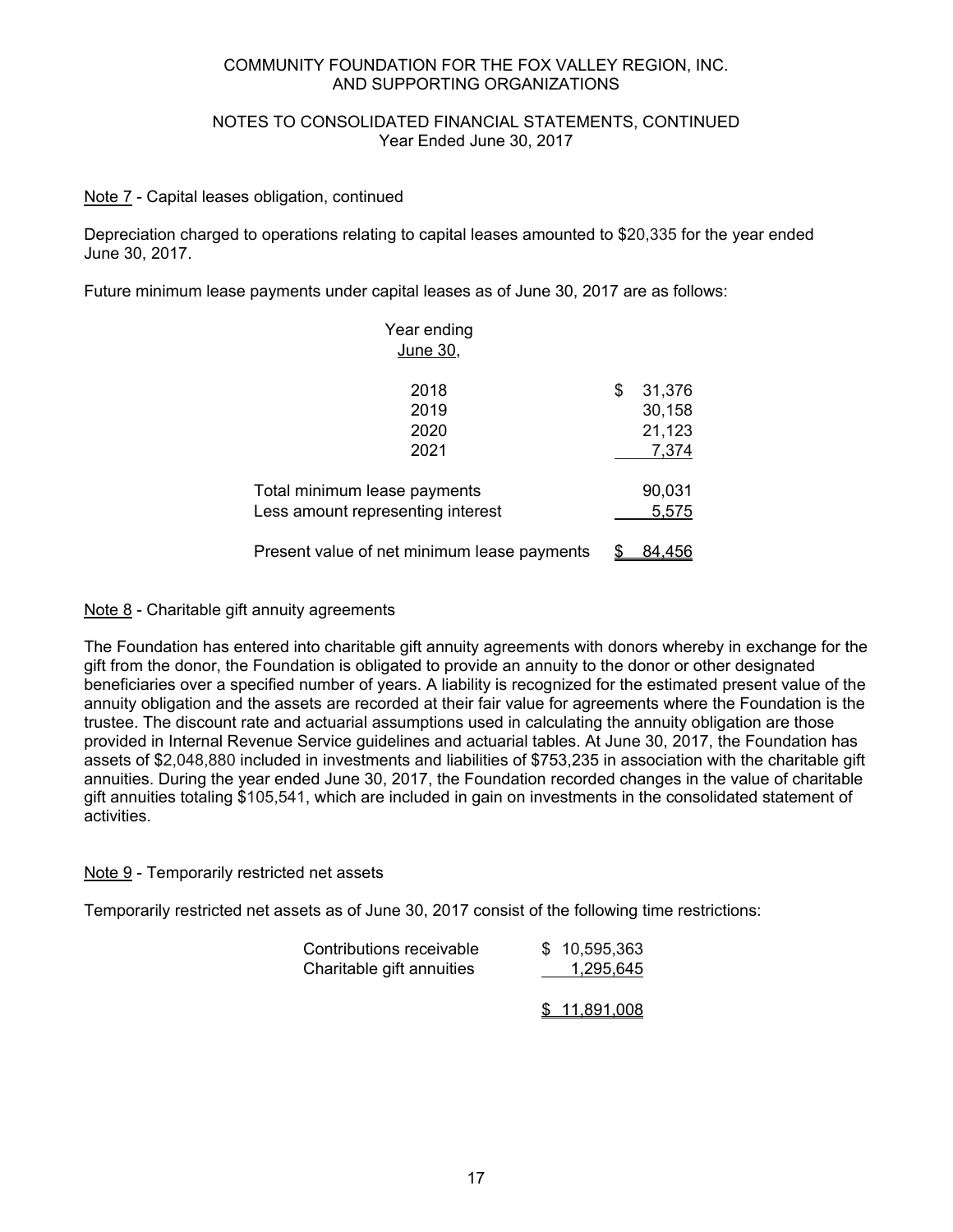# NOTES TO CONSOLIDATED FINANCIAL STATEMENTS, CONTINUED Year Ended June 30, 2017

# Note 10 - Functional classification of expenses

Expenses by function for the year ended June 30, 2017 were as follows:

| Total grants and other program expenses       | \$28,603,593        |
|-----------------------------------------------|---------------------|
| Less grants made on behalf of others          | (2, 242, 368)       |
| Net grants and other program related expenses | 26,361,225          |
| Management and general expenses               | 3,864,369           |
| Fundraising expenses                          | 486,361             |
|                                               | <u>. 30.711.955</u> |

# Note 11 - Operating lease (lessor)

The Community Real Estate and Personal Property Foundation, Inc. leases condominium space to two unrelated organizations under operating leases expiring in December 2019. The leased assets, which have a cost of approximately \$1,445,000 and accumulated depreciation of \$306,000 at June 30, 2017, are included in property and equipment on the consolidated statement of financial position.

The Appleton Education Foundation, Inc. leases condominium space to the Appleton Area School District under an operating lease expiring in August 2021. The leased asset, which has a cost of \$300,000 and accumulated depreciation of \$8,000 at June 30, 2017, is included in property and equipment on the consolidated statement of financial position.

Minimum future rental income to be received on the leases is as follows:

| Year ending<br><b>June 30,</b> |               |
|--------------------------------|---------------|
| 2018                           | \$<br>231,807 |
| 2019                           | 235,983       |
| 2020                           | 171,350       |
| 2021                           | 117,170       |
| 2022                           | 19,592        |
|                                | 775.9         |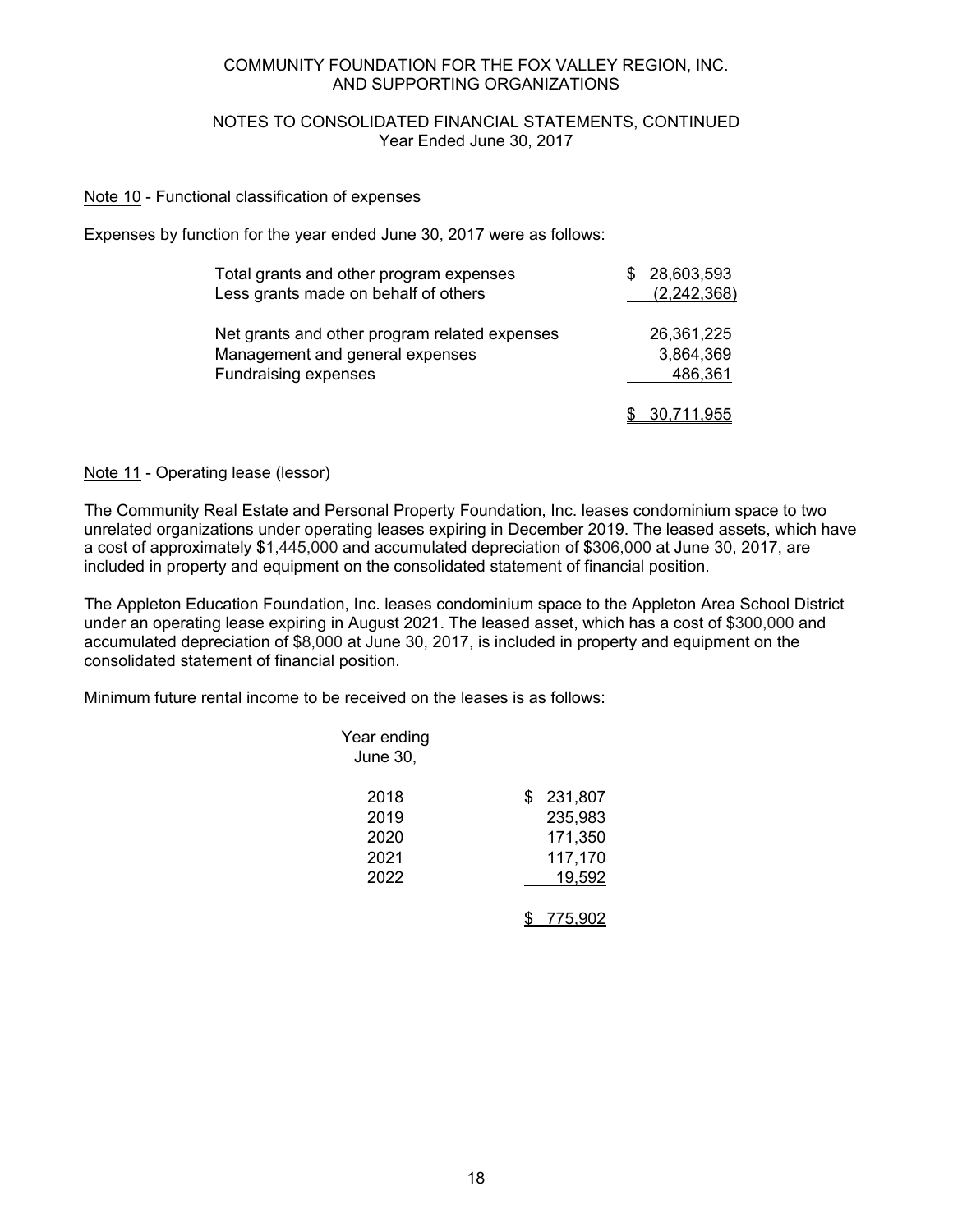# NOTES TO CONSOLIDATED FINANCIAL STATEMENTS, CONTINUED Year Ended June 30, 2017

# Note 12 - Retirement plan and deferred compensation

The Foundation has a 401(k) plan that covers substantially all employees of the Foundation. Employees may make contributions to the plan up to the maximum amount allowed by the Internal Revenue Code. The Foundation made contributions of approximately \$58,000 to the plan during the year ended June 30, 2017.

The Foundation provides deferred compensation benefits for its officers under two 457 plans. One of the plans is funded with a life insurance policy on an employee covered by the plan. The deferred compensation liability under these plans totaled \$489,728 at June 30, 2017 and is included in other liabilities on the consolidated statement of financial position. The amount charged to expense under the plans was approximately \$43,000 during the year ended June 30, 2017.

# Note 13 - Securities lending

Through a securities lending program, managed by its investment custodian, the Foundation loans certain marketable securities included in its investment portfolio. Securities loaned under this program totaled \$23,055,025 at June 30, 2017. The Foundation's investment custodian has indemnified the Foundation against the counterparty risk. The custodian's loan agreements require the borrowers to maintain collateral in the form of cash or securities equal to 102% to 105% of the fair value of the securities loaned. The collateral received and payable under the securities lending program totaled \$23,583,652 at June 30, 2017. The collateral is pooled and invested by the investment custodian in accordance with prescribed investment guidelines and is comprised of mainly cash equivalents, corporate bonds, and asset backed securities with a rating of A or better. The value of these investments totaled \$23,583,652 at June 30, 2017.

The Foundation shares in the profit earned on the collateral pool. During the year ended June 30, 2017, the Foundation's share of these earnings totaled \$126,950. The earnings are included in investment income on the consolidated statement of activities.

The Foundation has adopted a policy to record all income and losses associated with the securities lending program to the Foundation's operating accounts. None of the income or loss is allocated to donor established funds within the Foundation or the Supporting Organizations.

Valuations of the collateral investments are provided to the Foundation by the custodian. For purposes of determining the values of collateral investments reflected on the consolidated statement of financial position, the custodian uses quotations from an independent pricing service approved by the custodian. The pricing service may employ methodologies that utilize actual market transactions, actual quotations from brokerdealers, or other formula-driven valuation techniques, which consider factors such as yields or prices of bonds of comparable quality, type of issue, coupon, maturity, ratings, and general market conditions. Securities for which quotations are not readily available or deemed to be inaccurate are valued in good faith at estimated fair value under methods approved by the Securities Lending Policy Committee, which ultimately reports to the custodian's board of directors. In determining fair value, the custodian takes into account all information available and any factors it deems appropriate, including quotations from third-party broker-dealers.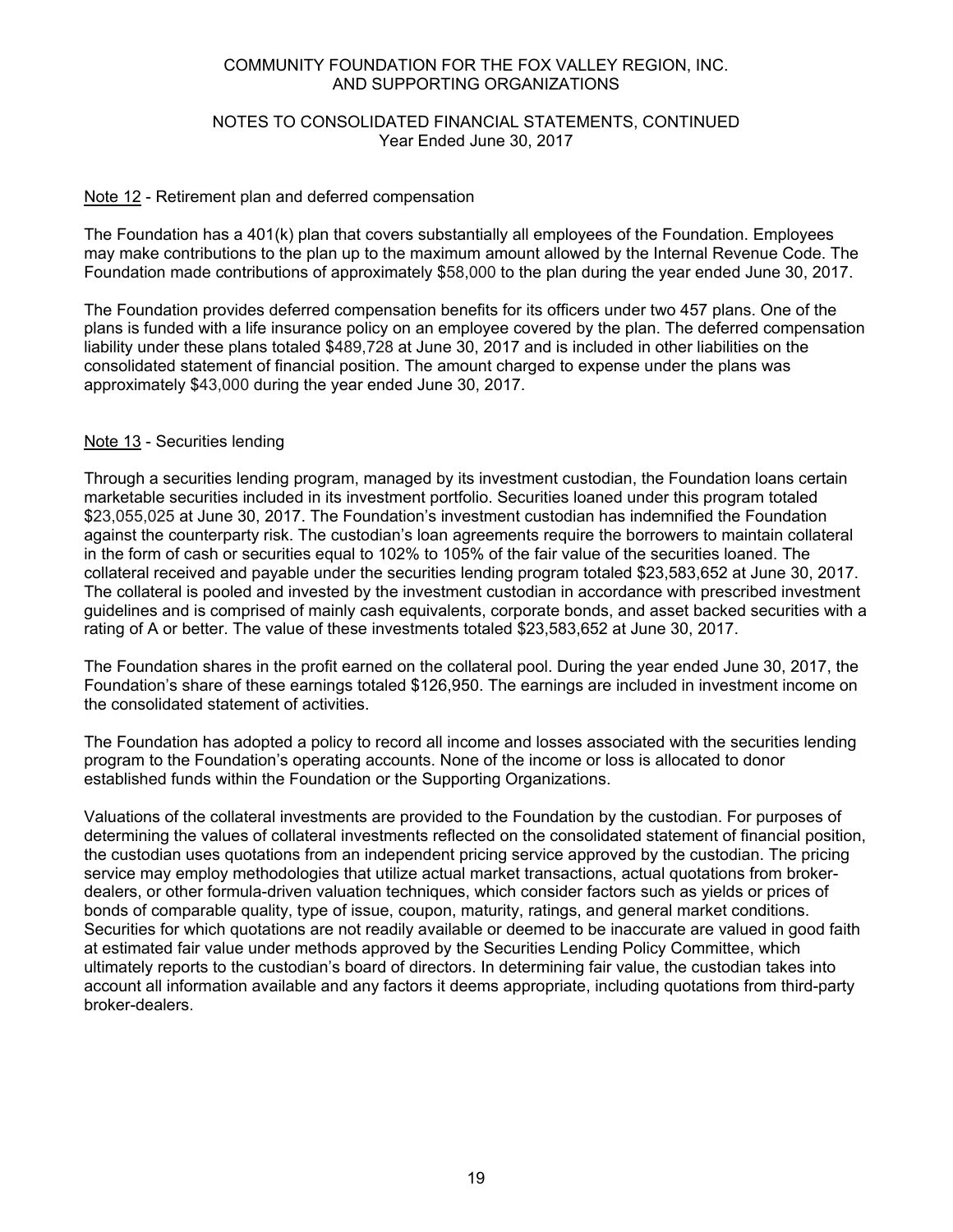# NOTES TO CONSOLIDATED FINANCIAL STATEMENTS, CONTINUED Year Ended June 30, 2017

## Note 13 - Securities lending, continued

The Foundation maintains control over the collateral and also continues to receive interest or dividends on the securities loaned. Gains or losses in the fair value of the securities loaned that may occur during the term of the loan will be applied to the account of the Foundation. The Foundation has the right under the lending agreement to recover the securities from the borrower on demand. The principal risks to the Foundation of the securities lending program are that the yield earned on the collateral may be insufficient to cover the rebate owed to the borrower and that an investment purchased via the collateral reinvestment process may become impaired.

The Foundation can exit the securities lending program at any time after giving five days written notice to its investment custodian; however, additional exit losses apply if the collateral has to be sold when the collateral is in a loss position. At June 30, 2017, there are no additional exit losses.

# Note 14 - Fair value measurements

Fair value is the price that would be received to sell an asset or paid to transfer a liability in an orderly transaction between market participants. Accounting standards have established a hierarchy of valuation techniques used to measure fair value. This hierarchy consists of three broad levels: Level 1 consists of unadjusted quoted prices in active markets for identical assets, Level 2 consists of inputs observable in the marketplace other than quoted prices in active markets for identical assets, and Level 3 consists of significant inputs unobservable in the marketplace.

In certain cases, the inputs used to measure fair value may fall into different levels of the fair value hierarchy. In such cases, an investment's level within the fair value hierarchy is based on the lowest level of input that is significant to the fair value measurement. The Foundation's assessment of the significance of a particular input to the fair value measurement in its entirety requires judgment and considers factors specific to the investment. The categorization of a financial instrument is based on price transparency and does not necessarily correspond to the Foundation's perceived risk of the instrument.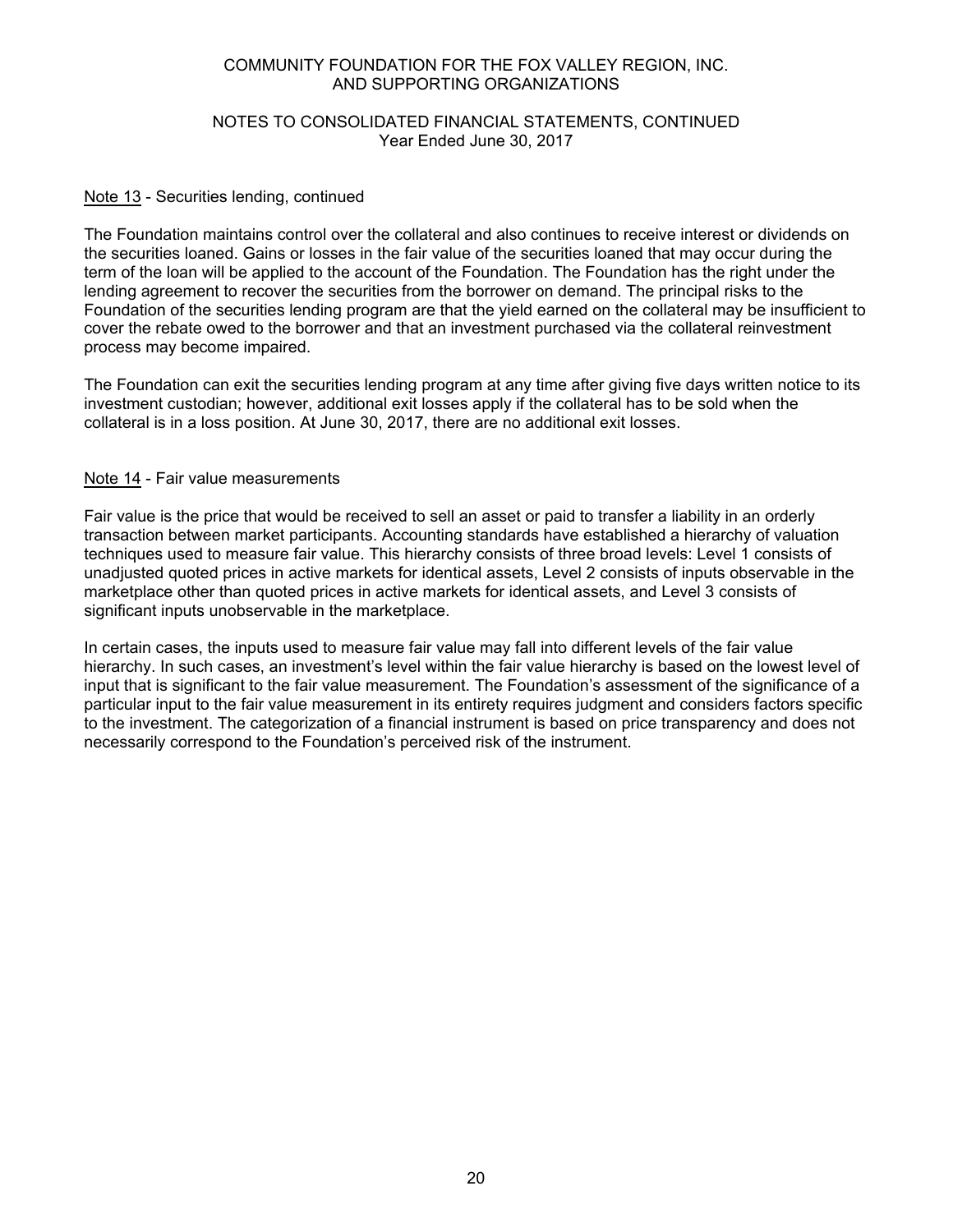# NOTES TO CONSOLIDATED FINANCIAL STATEMENTS, CONTINUED Year Ended June 30, 2017

## Note 14 - Fair value measurements, continued

The following table presents the major classes of assets and liabilities measured and recorded at fair value on a recurring basis as of June 30, 2017:

|                                             | Level 1          | Level 2      | Level 3   |    | Total          |
|---------------------------------------------|------------------|--------------|-----------|----|----------------|
| Investments recorded at fair value:         |                  |              |           |    |                |
| Money market funds                          | \$<br>16,435,359 | \$<br>-      | \$        | \$ | 16,435,359     |
| Equities:                                   |                  |              |           |    |                |
| Large Cap                                   | 79,035,544       |              |           |    | 79,035,544     |
| Small Cap                                   | 14,324,821       |              |           |    | 14,324,821     |
| International                               | 26,791,634       |              |           |    | 26,791,634     |
| <b>Emerging Markets</b>                     | 1,810,678        |              |           |    | 1,810,678      |
| Equities measured at net asset value*       |                  |              |           |    | 51,633,315     |
| Fixed income:                               |                  |              |           |    |                |
| Core                                        | 34,355,441       |              |           |    | 34,355,441     |
| Global                                      | 812,691          |              |           |    | 812,691        |
| <b>High Yield</b>                           | 1,448,938        |              |           |    | 1,448,938      |
| Fixed income measured at net asset value *  |                  |              |           |    | 18,723,211     |
| Hedge funds measured at net asset value*    |                  |              |           |    | 21,049,137     |
| Real assets:                                |                  |              |           |    |                |
| Liquid                                      | 837,890          |              |           |    | 837,890        |
| Real assets measured at net asset value*    |                  |              |           |    | 6,749,493      |
| Real estate                                 | 824,853          |              |           |    | 824,853        |
| Real estate measured at net asset value*    |                  |              |           |    | 5,145,730      |
| Private equity measured at net asset value* |                  |              |           |    | 686,239        |
| Total investments recorded at fair value    | 176,677,849      |              |           |    | 280,664,974    |
| Collateral under securities lending         |                  | 23,583,652   |           |    | 23,583,652     |
| Total assets recorded at fair value         | \$176,677,849    | \$23,583,652 |           |    | \$304,248,626  |
| Charitable gift annuity payable             |                  | \$           | \$753,235 | S  | <u>753.235</u> |

\*In accordance with Subtopic 820-10, certain investments that were measured at net asset value per share (or its equivalent) practical expedient have not been classified in the fair value hierarchy. The fair value amounts presented in this table are intended to permit reconciliation of the fair value hierarchy to the line items presented in Note 3.

The Foundation invests in various investment securities. Investment securities are exposed to various risks such as interest rate, market, and credit risks. Due to the level of risk associated with certain investment securities, it is at least reasonably possible that changes in the values of investments securities will occur in the near term and that such changes could materially affect the amounts reported in the consolidated statement of financial position.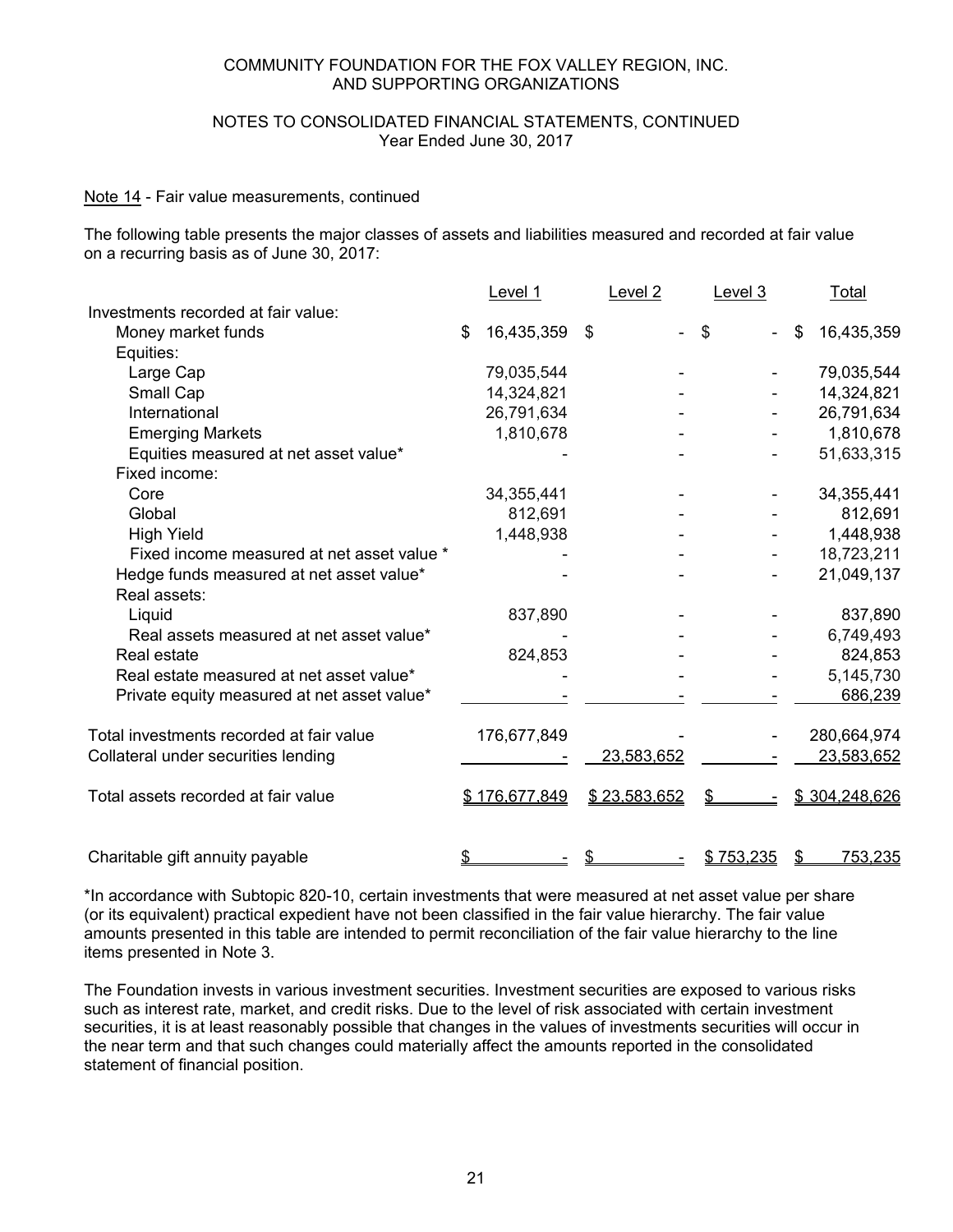# NOTES TO CONSOLIDATED FINANCIAL STATEMENTS, CONTINUED Year Ended June 30, 2017

## Note 14 - Fair value measurements, continued

The following is a reconciliation of beginning and ending balances for liabilities measured and recorded at fair value on a recurring basis using significant unobservable inputs (Level 3) during the year ended June 30, 2017:

|                                     |   | Charitable gift<br>annuity payable |  |  |  |
|-------------------------------------|---|------------------------------------|--|--|--|
| Beginning balance - July 1, 2016    | S | 862,367                            |  |  |  |
| Annuity payments<br>Change in value |   | (152, 862)<br>43,730               |  |  |  |
| Ending balance - June 30, 2017      |   | 753.235                            |  |  |  |

The Foundation holds several investments in funds that do not have readily determinable fair values including private investment funds, hedge funds, real asset funds, real estate, and private equity funds. These funds are reported on the consolidated statement of financial position at their net asset value. The fund managers provide the Foundation the net asset values of the funds each month. The funds are audited annually by fund's independent auditors. As permitted by ASC 820, the Foundation has concluded that the net asset values reported by the underlying funds are a practical expedient to fair value. Although secondary markets exist for these investments, they are not active and individual transactions are typically not observable. When transactions do occur in this limited market, they may occur at discounts to the reported net asset value. It is therefore reasonably possible that if the Foundation were to sell these investments in the secondary market a buyer may require a discount to the reported net asset value, and the discount could be significant.

A few of these funds (representing approximately three percent of the investment balance) report their net asset values to the Foundation on a three-month lag. As such, the Foundation used the March 31, 2017 net asset values as an estimate of the June 30, 2017 values. Management believes the differences in fair value would be immaterial to the consolidated financial statements. Changes in estimated fair value are recognized in the period in which the actual net asset values are determined.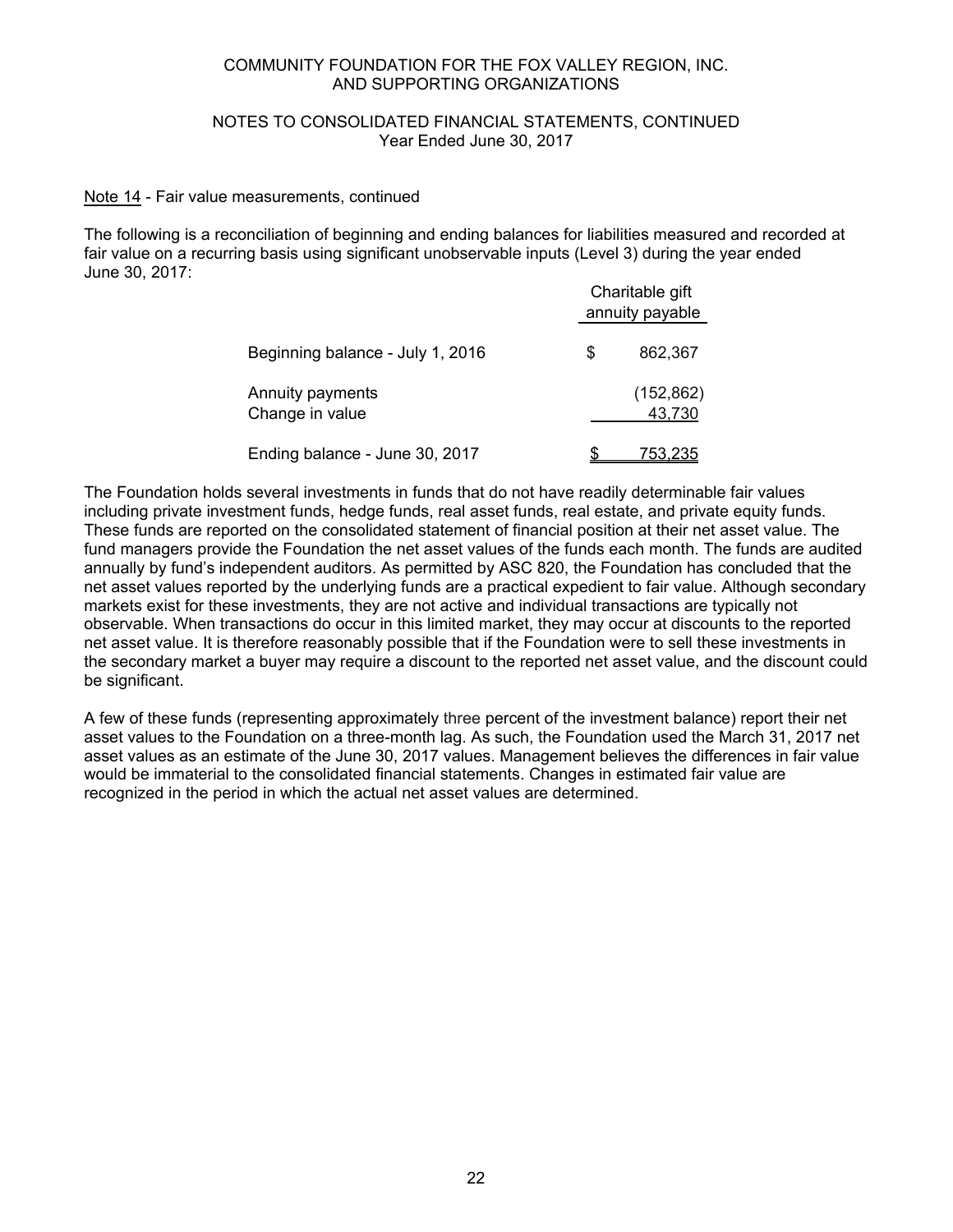# NOTES TO CONSOLIDATED FINANCIAL STATEMENTS, CONTINUED Year Ended June 30, 2017

## Note 14 - Fair value measurements, continued

The following table provides additional information for investments using net asset value as a practical expedient to fair value at June 30, 2017:

|                      |                 | Unfunded       | <b>Redemption Frequency</b> | Redemption           |
|----------------------|-----------------|----------------|-----------------------------|----------------------|
|                      | Fair Value      | Commitments    | (if Currently Eligible)     | <b>Notice Period</b> |
| Equities:            |                 |                |                             |                      |
| Small Cap (a)        | \$<br>3,805,321 | \$             | quarterly                   | 60 days              |
| International (b)    | 30,441,497      |                | monthly, quarterly          | 5 - 45 days          |
| Emerging Markets (c) | 17,386,497      |                | monthly                     | 10 - 30 days         |
| Fixed Income:        |                 |                |                             |                      |
| Global (d)           | 7,886,044       |                | monthly                     | 10 days              |
| Leveraged Loans (e)  | 5,196,642       |                | monthly                     | 30 days              |
| High Yield (f)       | 5,640,525       |                | monthly                     | 90 days              |
|                      |                 |                | monthly, quarterly, semi-   |                      |
| Hedge Funds (g)      | 21,049,137      |                | annually, annually          | 45 - 90 days         |
| Real Assets:         |                 |                |                             |                      |
| Liquid (h)           | 4,317,275       |                | monthly                     | N/A                  |
| Non-liquid (i)       | 2,432,218       | 1,645,285      | N/A                         | N/A                  |
| Real Estate (j)      | 5,145,730       | 1,855,574      | N/A                         | N/A                  |
| Private Equity (k)   | 686,239         | 2,033,863      | N/A                         | N/A                  |
| <b>Totals</b>        | \$103,987,125   | 5,534,722<br>S |                             |                      |

- (a) This class includes investments in a direct hedge fund that invests in predominately long equity strategy with some opportunistic debt investing.
- (b) This class includes investments in a commingled fund that invests in equities domiciled outside of the US. The underlying holdings of this fund are liquid and marketable.
- (c) This class includes investments in a commingled fund that invests in equities in emerging market countries. The underlying holdings of this fund are liquid and marketable.
- (d) This class includes investments in a commingled fund that invests in government bonds throughout the world, with the majority being outside of the U.S. The fund will also hedge currencies and may do so with the use of futures.
- (e) This class includes investments in a commingled fund that invests in senior secured, floating-rate debt.
- (f) This class includes investments in commingled funds with fund of funds investors investing in U.S. high-yield bonds. The investment in this class cannot be redeemed in the first year after acquisition.
- (g) This class includes investments in hedge funds with fund of funds investors investing primarily in long/short equity investing. Investments in this class cannot be redeemed in the first one to three years after acquisition.